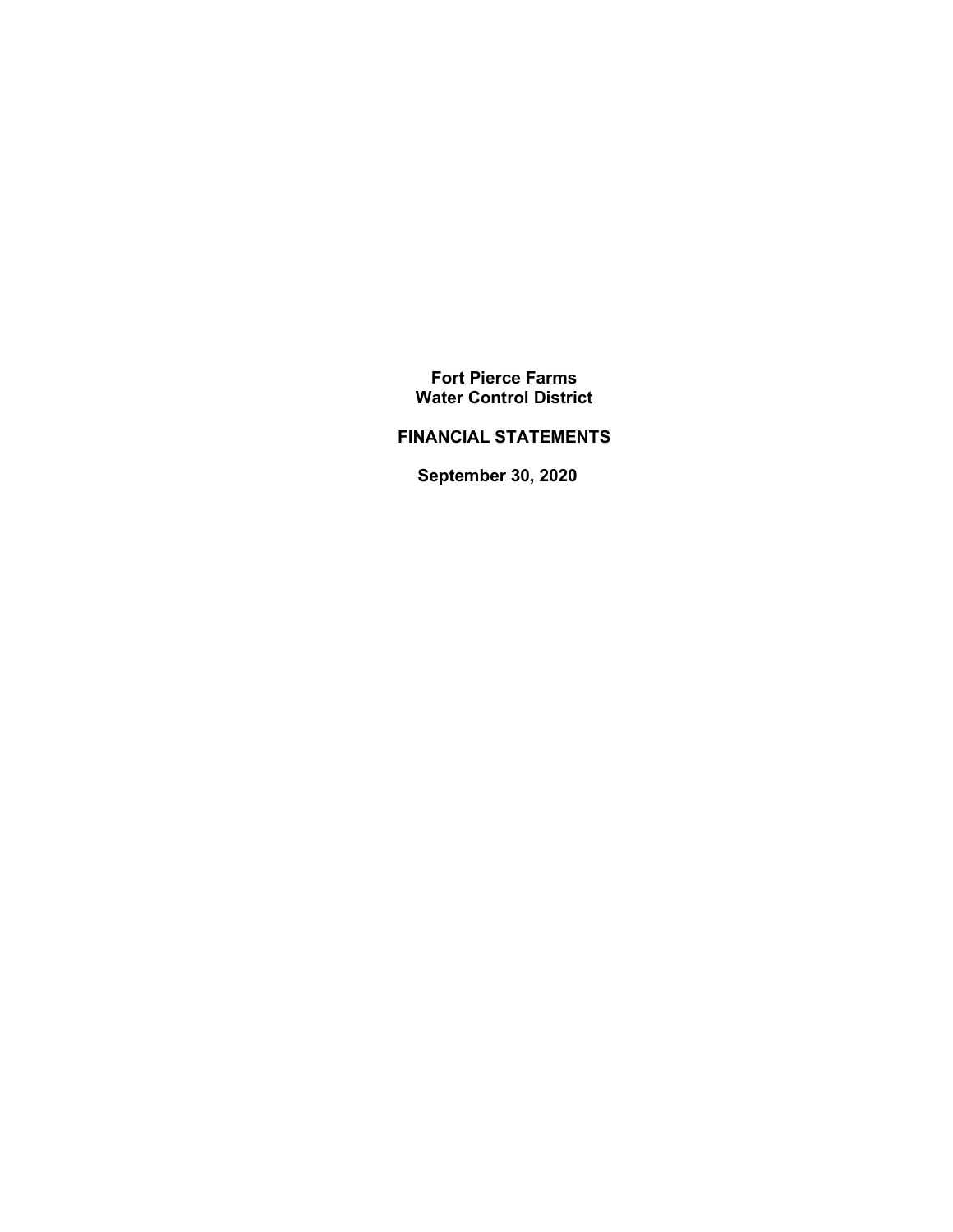# **Fort Pierce Farms Water Control District**

# **FINANCIAL STATEMENTS**

# **September 30, 2020**

# **TABLE OF CONTENTS**

|                                                                                                                                                                                                                                    | Page<br>Number      |
|------------------------------------------------------------------------------------------------------------------------------------------------------------------------------------------------------------------------------------|---------------------|
| REPORT OF INDEPENDENT AUDITORS                                                                                                                                                                                                     | $1 - 2$             |
| <b>MANAGEMENT'S DISCUSSION AND ANALYSIS</b>                                                                                                                                                                                        | $3-6$               |
| BASIC FINANCIAL STATEMENTS                                                                                                                                                                                                         |                     |
| Government-wide Financial Statements<br><b>Statement of Net Position</b><br><b>Statement of Activities</b><br><b>Fund Financial Statements</b>                                                                                     | $\overline{7}$<br>8 |
| Balance Sheet - General Fund<br>Reconciliation of General Fund Balance to Net Position                                                                                                                                             | 9                   |
| of Governmental Activities                                                                                                                                                                                                         | 10                  |
| Statement of Revenues, Expenditures and Changes<br>in Fund Balances - General Fund                                                                                                                                                 | 11                  |
| Reconciliation of the Statement of Revenues, Expenditures and Changes<br>In Fund Balance of the General Fund to the Statement of Activities<br>Statement of Revenues, Expenditures and Changes in Fund Balances -                  | 12 <sup>2</sup>     |
| Budget and Actual – General Fund                                                                                                                                                                                                   | 13                  |
| Notes to the Financial Statements                                                                                                                                                                                                  | $14 - 21$           |
| INDEPENDENT AUDITOR'S REPORT ON INTERNAL CONTROL OVER<br>FINANCIAL REPORTING AND ON COMPLIANCE AND OTHER MATTERS<br>BASED ON AN AUDIT OF FINANCIAL STATEMENTS PERFORMED IN<br><b>ACCORDANCE WITH GOVERNMENT AUDITING STANDARDS</b> | 22-23               |
| <b>MANAGEMENT LETTER</b>                                                                                                                                                                                                           | 24-25               |
|                                                                                                                                                                                                                                    |                     |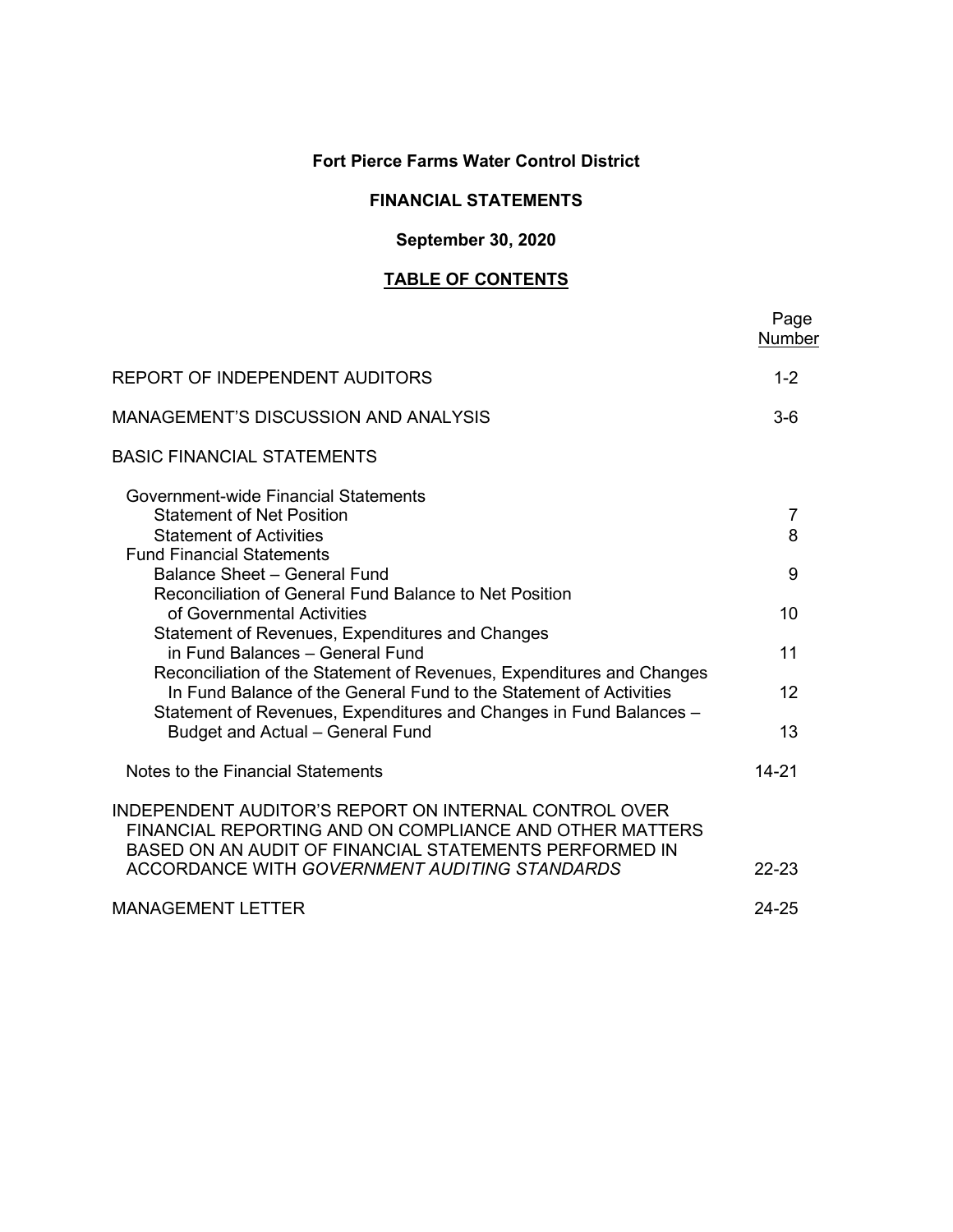

Certified Public Accountants PL

600 Citrus Avenue Suite 200 Fort Pierce, Florida 34950

772/461-6120 // 461-1155 FAX: 772/468-9278

#### **Report of Independent Auditors**

To the Board of Supervisors Fort Pierce Farms Water Control District Fort Pierce, Florida

#### **Report on the Financial Statements**

We have audited the accompanying financial statements of Fort Pierce Farms Water Control District (the "District") as of and for the year ended September 30, 2020, and related notes to financial statements, which collectively comprise the District's basic financial statements as listed in the table of contents.

#### **Management's Responsibility for the Financial Statements**

Management is responsible for the preparation and fair presentation of these financial statements in accordance with accounting principles generally accepted in the United States of America; this includes the design, implementation, and maintenance of internal control relevant to the preparation and fair presentation of financial statements that are free from material misstatement, whether due to fraud or error.

#### **Auditor's Responsibility**

Our responsibility is to express an opinion on these financial statements based on our audit. We conducted our audit in accordance with auditing standards generally accepted in the United States of America and the standards applicable to financial audits contained in *Government Auditing Standards*, issued by Comptroller General of the United States. Those standards require that we plan and perform the audit to obtain reasonable assurance about whether the financial statements are free from material misstatement.

An audit involves performing procedures to obtain audit evidence about the amounts and disclosures in the financial statements. The procedures selected depend on the auditor's judgment, including the assessment of the risks of material misstatement of the financial statements, whether due to fraud or error. In making those risk assessments, the auditor considers internal control relevant to the entity's preparation and fair presentation of the financial statements in order to design audit procedures that are appropriate in the circumstances, but not for the purpose of expressing an opinion on the effectiveness of the entity's internal control. Accordingly, we express no such opinion. An audit also includes evaluating the appropriateness of accounting policies used and the reasonableness of significant accounting estimates made by management, as well as evaluating the overall presentation of the financial statements.

We believe that the audit evidence we have obtained is sufficient and appropriate to provide a basis for our audit opinion.

Fort Pierce / Stuart - 1 -<br>Member AICPA Division for CPA Firms Private Companies practice Section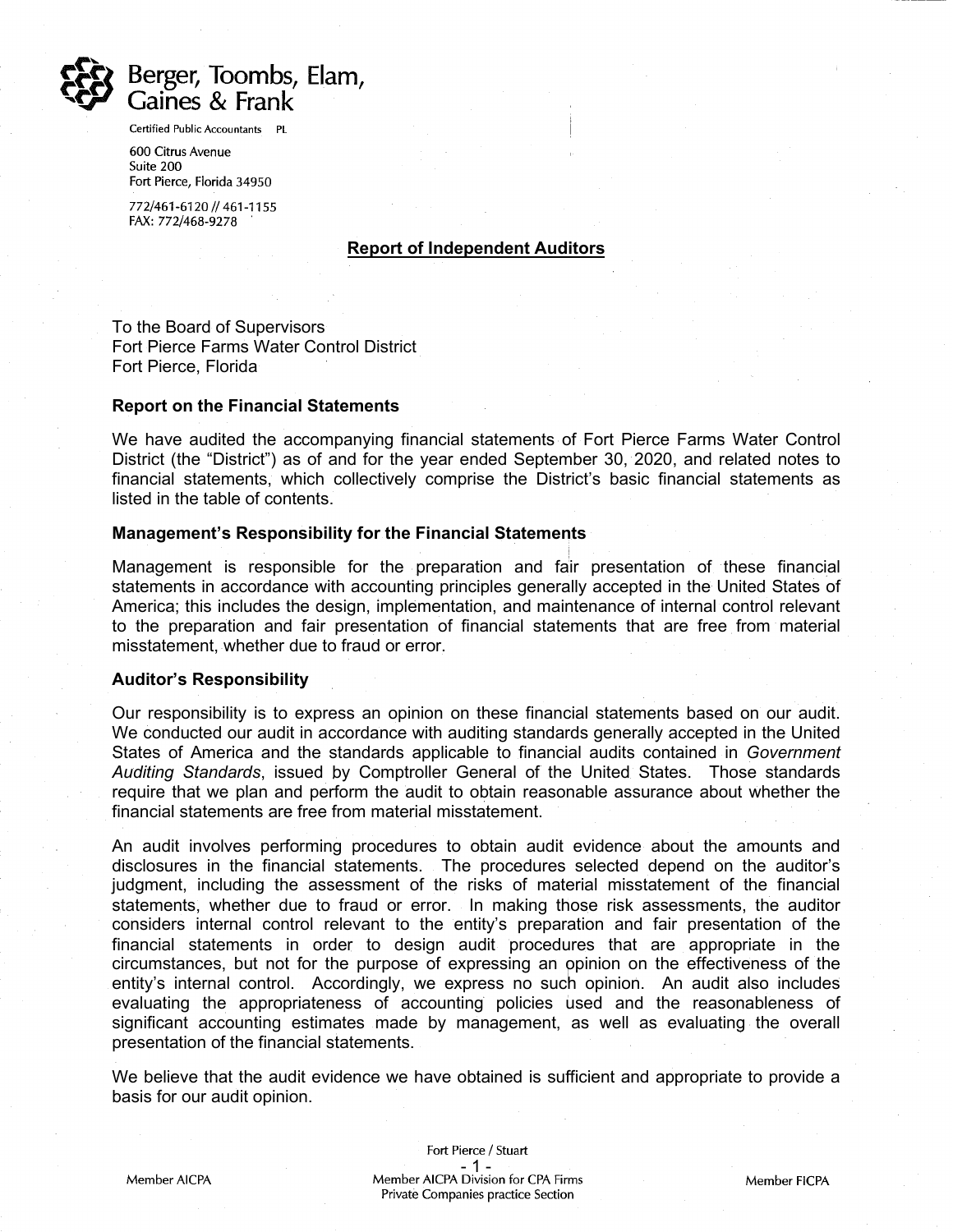

To the Board of Supervisors Ft. Pierce Farms Water Control District

#### **Opinion**

In our opinion, the basic financial statements referred to above present fairly, in all material respects, the financial position of the governmental activities and the General Fund of Fort Pierce Farms Water Control District as of September 30, 2020, and the respective changes in financial position and the budgetary comparison for the General Fund for the year then ended in conformity with accounting principles generally accepted in the United States of America.

#### **Other Matters**

#### *Required Supplementary Information*

Accounting principles generally accepted in the United States of America require that the Management Discussion and Analysis be presented to supplement the basic financial statements. Such information, although not a part of the basic financial statements, is required by the Governmental Accounting Standards Board who considers it to be an essential part of financial reporting for placing the basic financial statements in an appropriate operational, economic, or historical context. We have applied certain limited procedures to the required supplementary information in accordance with auditing standards generally accepted in the United States of America, which consisted of inquiries of management about the methods of preparing the information and comparing the information for consistency with management's responses to our inquiries, the basic financial statements, and other knowledge we obtained during our audit of the basic financial statements. We do not express an opinion or provide any assurance on the information because the limited procedures do not provide us with sufficient evidence to express an opinion or provide any assurance.

#### **Other Reporting Required by Government Auditing Standards**

In accordance with *Government Auditing Standards*, we have also issued a report dated February 10, 2021 on our consideration of the District's internal control over financial reporting and on our tests of its compliance with certain provisions of laws, regulations and contracts. The purpose of that report is to describe the scope of our testing of internal control over financial reporting and compliance and the results of that testing, and not to provide an opinion on internal control over financial reporting or on compliance. That report is an integral part of an audit performed in accordance with *Government Auditing Standards* in considering Fort Pierce Farms Water Control District's internal control over financial reporting and compliance.

Derair Joonbo Clam Oaires + Frank

Berger, Toombs, Elam, Gaines & Frank Certified Public Accountants PL Fort Pierce, Florida

February 10, 2021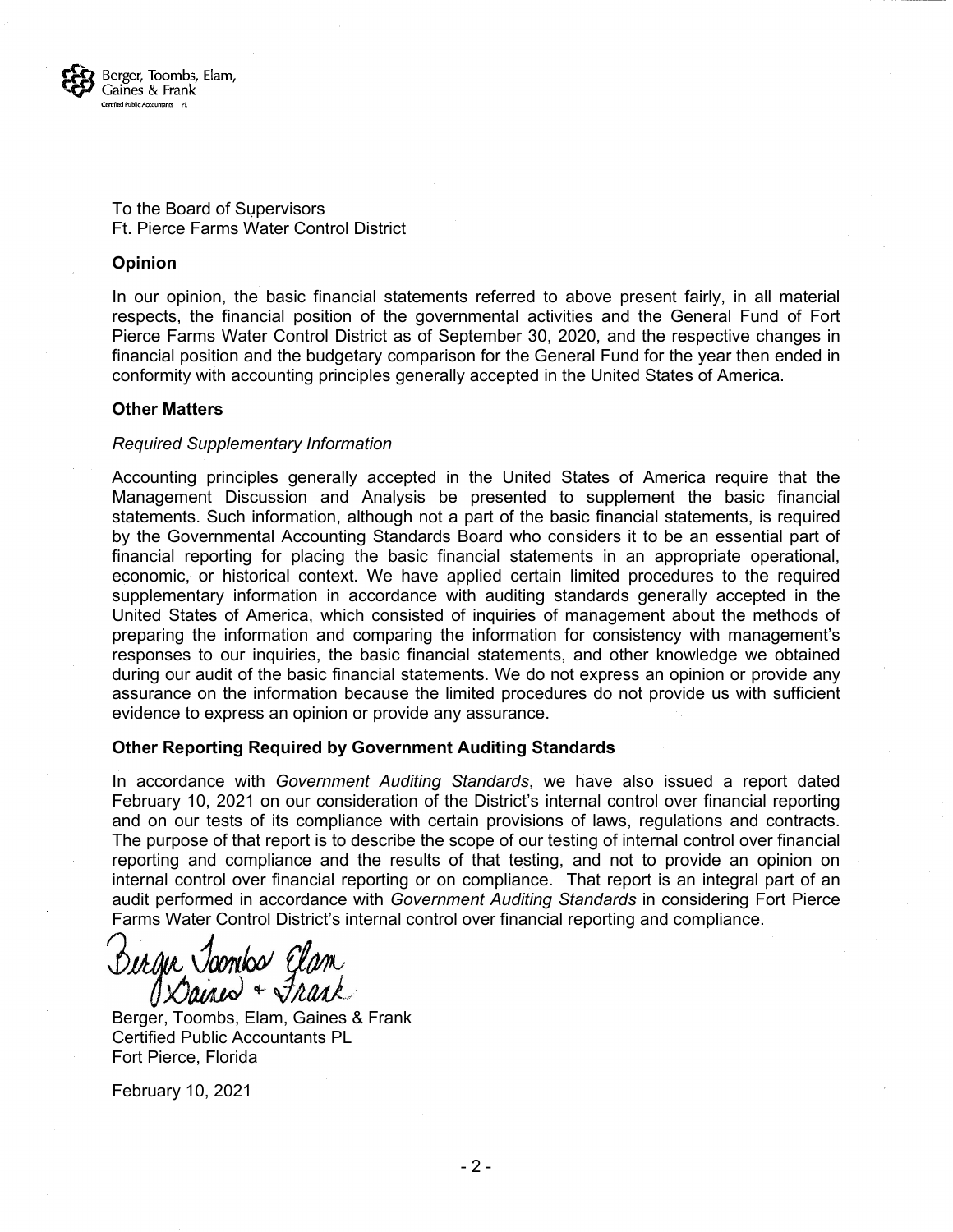### **OVERVIEW OF THE FINANCIAL STATEMENTS**

The District's basic financial statements comprise three components; 1) *Government-wide financial statements*, 2) *Fund financial statements*, and 3) *Notes to financial statements*. The *Government-wide financial statements* present an overall picture of the District's financial position and results of operations. The *Fund financial statements* present financial information for the District's major funds. The *Notes to financial statements* provide additional information concerning the District's finances.

The Government-wide financial statements are the **statement of net position** and the **statement of activities**. These statements use accounting methods similar to those used by private-sector companies. Emphasis is placed on the net position of governmental activities and the change in net position. Governmental activities are primarily supported by special assessments.

The **statement of net position** presents information on all assets and liabilities of the District, with the difference between assets and liabilities reported as net position. Net position is reported in two categories; 1) net investment in capital assets and 2) unrestricted. Assets, liabilities, and net position are reported for all Governmental activities.

The **statement of activities** presents information on all revenues and expenses of the District and the change in net position. Expenses are reported by major function and program revenues relating to those functions are reported, providing the net cost of all functions provided by the District. The Governmental activities financed by the District include general government and physical environment activities.

Fund financial statements present financial information for governmental funds. These statements provide financial information for the major funds of the District. Governmental fund financial statements provide information on the current assets and liabilities of the funds, changes in current financial resources (revenues and expenditures), and current available resources.

Fund financial statements include a **balance sheet** and a **statement of revenues, expenditures and changes in fund balances** for all governmental funds. A **statement of revenues, expenditures, and changes in fund balances – budget and actual**, is provided for the District's General Fund. Fund financial statements provide more detailed information about the District's activities.

The government-wide financial statements and the fund financial statements provide different pictures of the District. The government-wide financial statements provide an overall picture of the District's financial standing. These statements are comparable to private-sector companies and give a good understanding of the District's overall financial health and how the District paid for the various activities, or functions, provided by the District.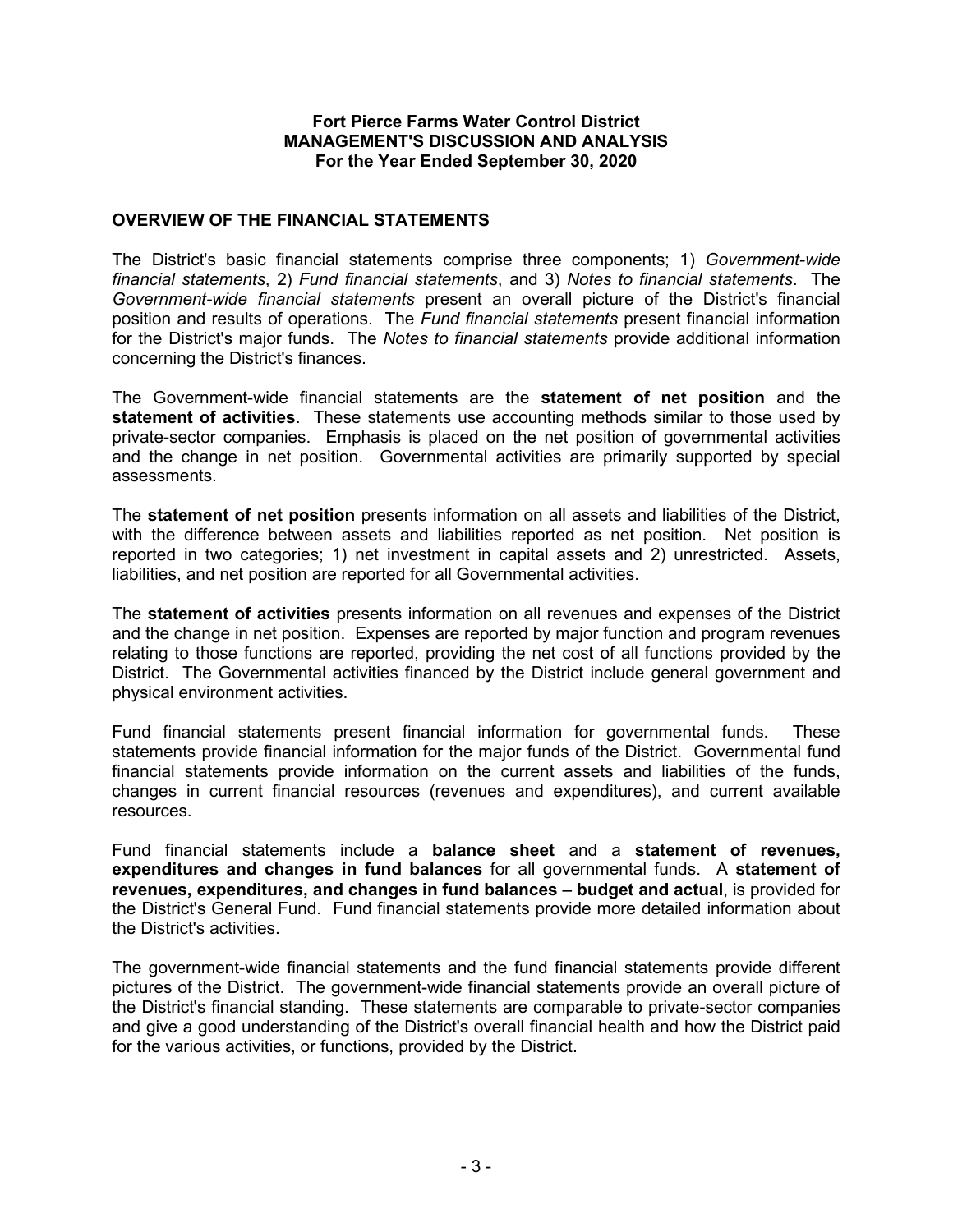### **OVERVIEW OF THE FINANCIAL STATEMENTS (CONTINUED)**

All assets of the District, including improvements other than buildings are reported in the **statement of net position**. The **statement of activities** includes depreciation on all long lived assets of the District. The fund financial statements provide a picture of the funds of the District. In the case of governmental activities, outlays for long lived assets are reported as expenditures. To provide a link from the fund financial statements to the government-wide financial statements, reconciliation is provided from the fund financial statements to the government-wide financial statements.

Notes to financial statements provide additional details concerning the financial activities and financial balances of the District.

#### **Financial Highlights**

The following are the highlights of financial activity for the year ended September 30, 2020.

- The District's total assets exceeded total liabilities by \$4,293,187 (net position). Unrestricted net position for Governmental Activities was \$877,536. Net investment in capital assets for Governmental Activities was \$3,415,651.
- Governmental activities revenues totaled \$429,258, while governmental activities expenses totaled \$702,165.

#### **Financial Analysis of the District**

The following schedule provides a summary of the assets, liabilities and net position of the District and is presented by category for comparison purposes.

### **Net Position**

|                                                                                                     | <b>Governmental Activities</b>         |                                   |  |
|-----------------------------------------------------------------------------------------------------|----------------------------------------|-----------------------------------|--|
|                                                                                                     | 2020                                   | 2019                              |  |
| <b>Current assets</b><br>Capital assets, net<br><b>Total Assets</b>                                 | 885,154<br>S<br>3,415,651<br>4,300,805 | 702,804<br>3,871,182<br>4,573,986 |  |
| <b>Current liabilities</b>                                                                          | 7,618                                  | 7,892                             |  |
| Net position invested in capital assets<br>Net position - unrestricted<br><b>Total Net Position</b> | 3,415,651<br>877,536<br>4,293,187      | 3,871,182<br>694,912<br>4,566,094 |  |

The increase in current assets is related to revenues exceeding expenditures at the fund level in the current year.

The decrease in capital assets was due to depreciation in the current period.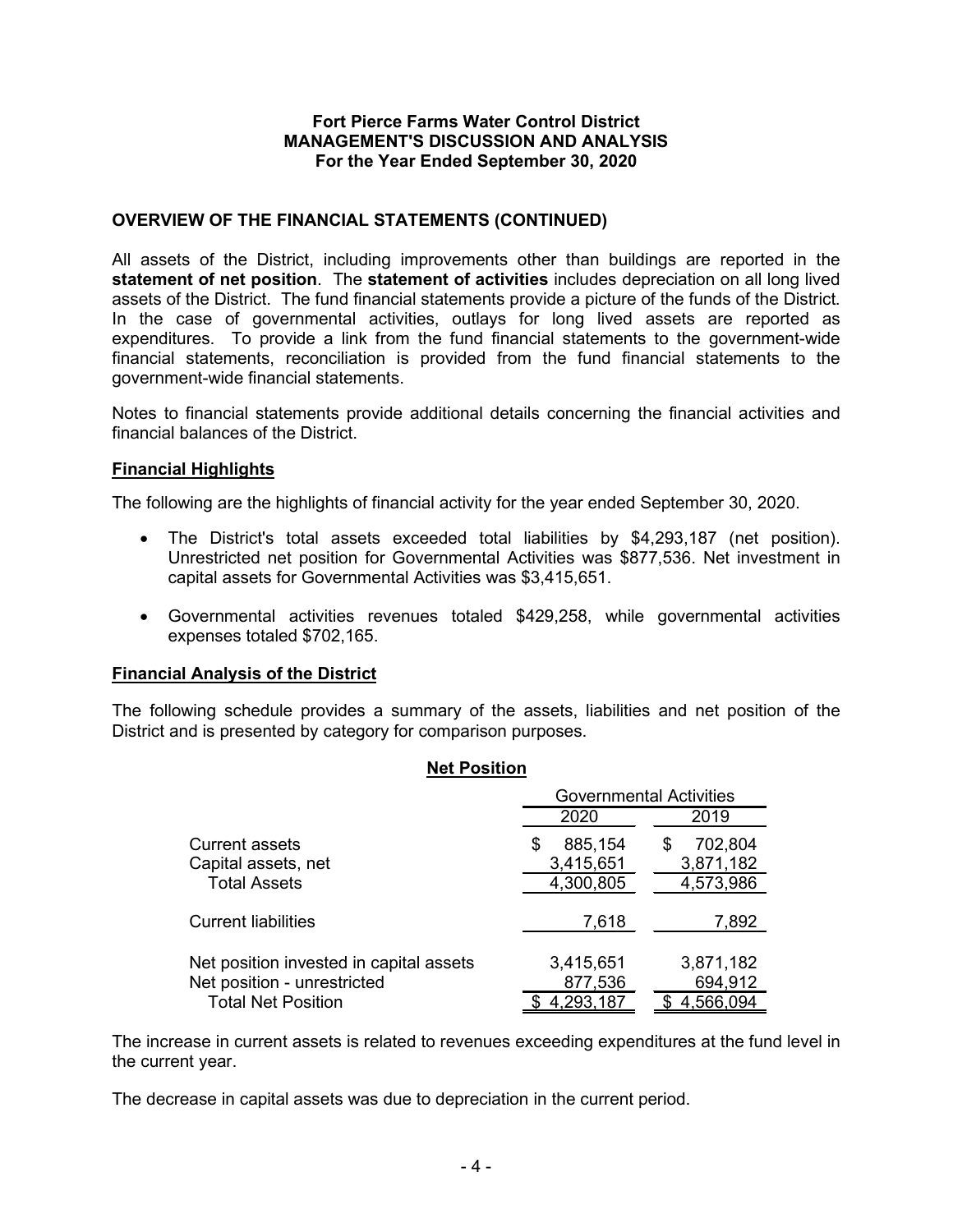## **OVERVIEW OF THE FINANCIAL STATEMENTS (CONTINUED)**

### **Financial Analysis of the District (Continued)**

The following schedule provides a summary of the changes in net position of the District and is presented by category for comparison purposes.

### **Changes in Net Position**

|                                  | <b>Governmental Activities</b> |             |    |             |
|----------------------------------|--------------------------------|-------------|----|-------------|
|                                  |                                | 2020        |    | 2019        |
| <b>Program Revenues</b>          |                                |             |    |             |
| Charges for services             | \$                             | 262,990     | \$ | 237,539     |
| <b>General Revenues</b>          |                                |             |    |             |
| Licenses and permits             |                                | 19,380      |    | 29,118      |
| Interest                         |                                | 307         |    | 350         |
| <b>Miscellaneous</b>             |                                | 146,581     |    | 71,049      |
| <b>Total Revenues</b>            |                                | 429,258     |    | 338,056     |
| <b>Expenses</b>                  |                                |             |    |             |
| General government               |                                | 64,800      |    | 58,464      |
| Physical environment             |                                | 637,365     |    | 651,822     |
| <b>Total Expenses</b>            |                                | 702,165     |    | 710,286     |
| Change in Net Position           |                                | (272, 907)  |    | (372, 230)  |
| Net Position - Beginning of Year |                                | 4,566,094   |    | 4,938,324   |
| Net Position - End of Year       |                                | \$4,293,187 |    | \$4,566,094 |

The decrease in licenses and permits was a result of decreased permitting on new and upcoming projects.

The increase in miscellaneous revenues is related to increased drainage service fees in the current year.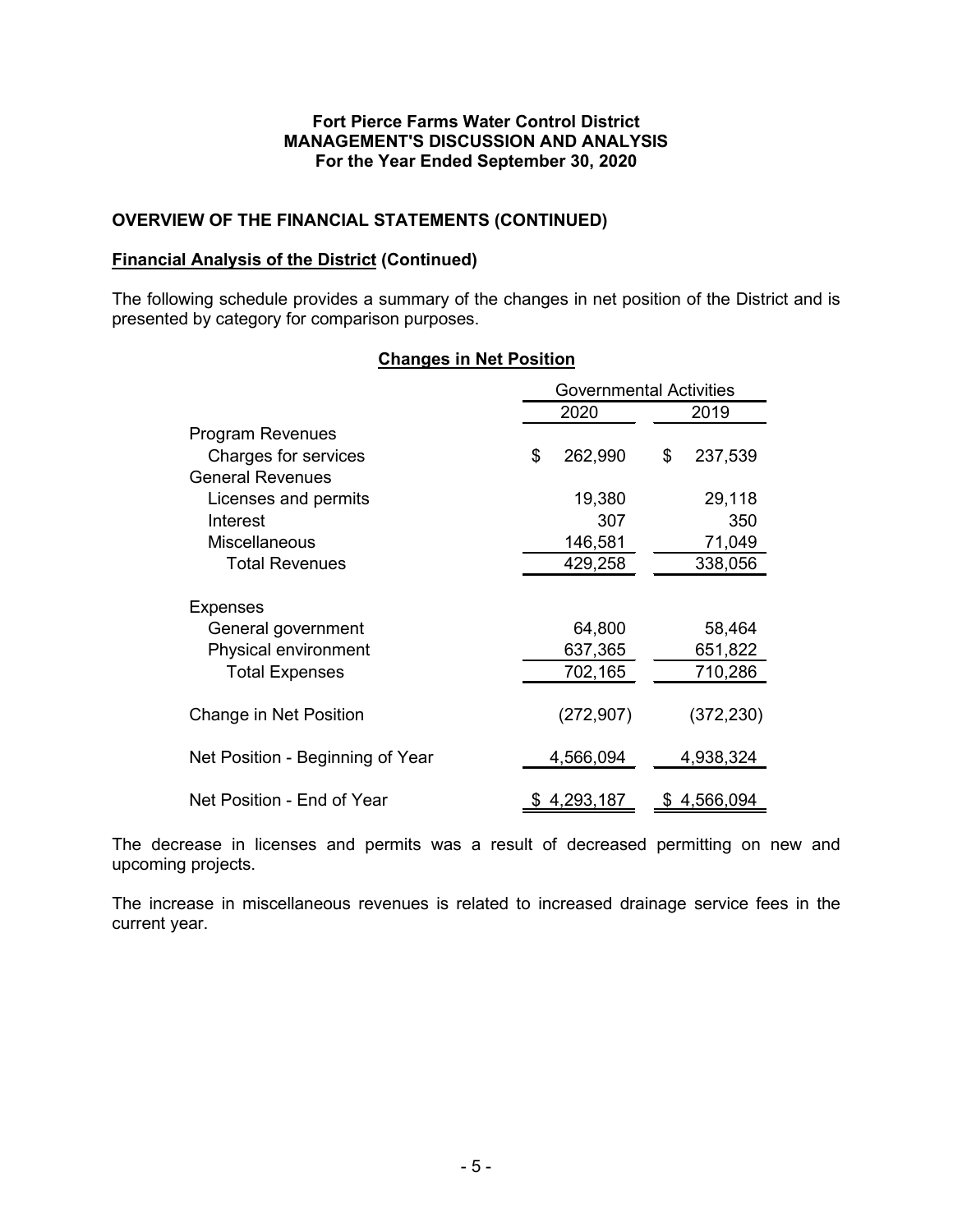## **OVERVIEW OF THE FINANCIAL STATEMENTS (CONTINUED)**

## **Capital Assets Activity**

The following schedule provides a summary of the District's capital assets as of September 30, 2020 and 2019.

|                                   | <b>Governmental Activities</b> |               |
|-----------------------------------|--------------------------------|---------------|
| <b>Description</b>                | 2020                           | 2019          |
| Land improvements                 | \$2,585,097                    | \$2,585,097   |
| Watershed improvements            | 7,038,344                      | 7,038,344     |
| Drainage improvements             | 932,289                        | 932,289       |
| Equipment                         | 80,526                         | 80,526        |
| Less: accumulated depreciation    | (7, 220, 605)                  | (6, 765, 074) |
| <b>Total Capital Assets (Net)</b> | 3,415,651                      | 3,871,182     |

During the year, depreciation was \$455,531.

## **General Fund Budgetary Highlights**

The September 30, 2020 budget was amended to reflect actual expenditures.

### **Economic Factors and Next Year's Budget**

Fort Pierce Farms Water Control District does not expect any economic factors to have any significant effect on the financial position or results of operations of the District in fiscal year 2021.

#### **Request for Information**

The financial report is designed to provide a general overview of Fort Pierce Farms Water Control District's finances for all those with an interest. Questions concerning any of the information provided in this report or requests for additional information should be addressed to the Fort Pierce Farms Water Control District, 14666 Orange Avenue, Fort Pierce, Florida 34945.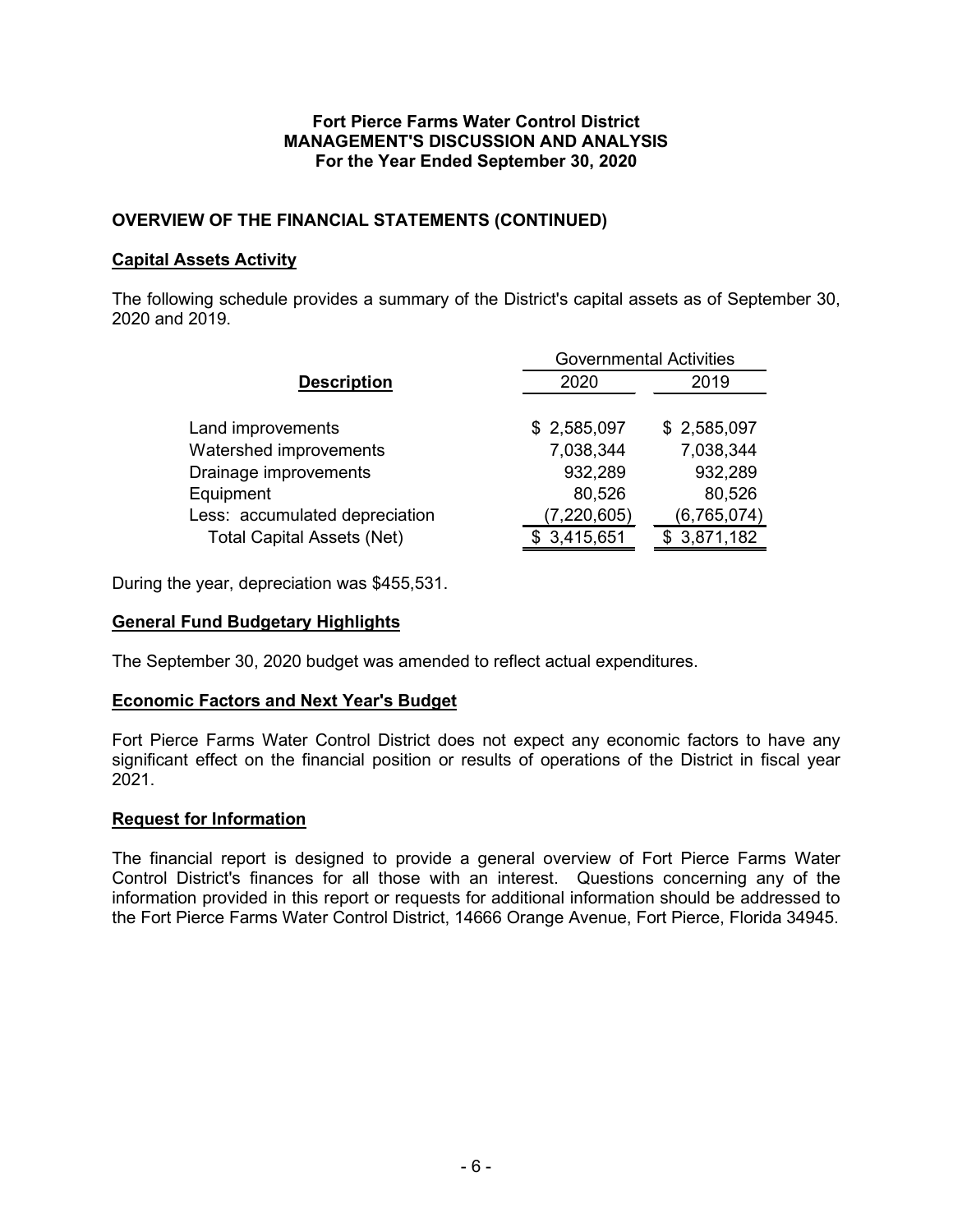## **Fort Pierce Farms Water Control District STATEMENT OF NET POSITION September 30, 2020**

|                                   | Governmental<br><b>Activities</b> |               |
|-----------------------------------|-----------------------------------|---------------|
| <b>Assets</b>                     |                                   |               |
| <b>Current Assets</b>             |                                   |               |
| Cash and equivalents              | \$                                | 882,460       |
| Accounts receivable               |                                   | 746           |
| Prepaid expenses                  |                                   | 1,948         |
| <b>Total Current Assets</b>       |                                   | 885,154       |
| <b>Non-Current Assets</b>         |                                   |               |
| Capital Assets, being depreciated |                                   |               |
| Land improvements                 |                                   | 2,585,097     |
| Watershed improvements            |                                   | 7,038,344     |
| Drainage improvements             |                                   | 932,289       |
| Equipment                         |                                   | 80,526        |
| Less: accumulated depreciation    |                                   | (7, 220, 605) |
| <b>Total Non-Current Assets</b>   |                                   | 3,415,651     |
| <b>Total Assets</b>               |                                   | 4,300,805     |
| <b>Liabilities</b>                |                                   |               |
| <b>Current Liabilities</b>        |                                   |               |
| Accounts payable                  |                                   | 1,289         |
| Deferred revenues                 |                                   | 6,329         |
| <b>Total Liabilities</b>          |                                   | 7,618         |
|                                   |                                   |               |
| <b>Net Position</b>               |                                   |               |
| Net investment in capital assets  |                                   | 3,415,651     |
| Unrestricted                      |                                   | 877,536       |
| <b>Total Net Position</b>         | $\overline{\mathcal{S}}$          | 4,293,187     |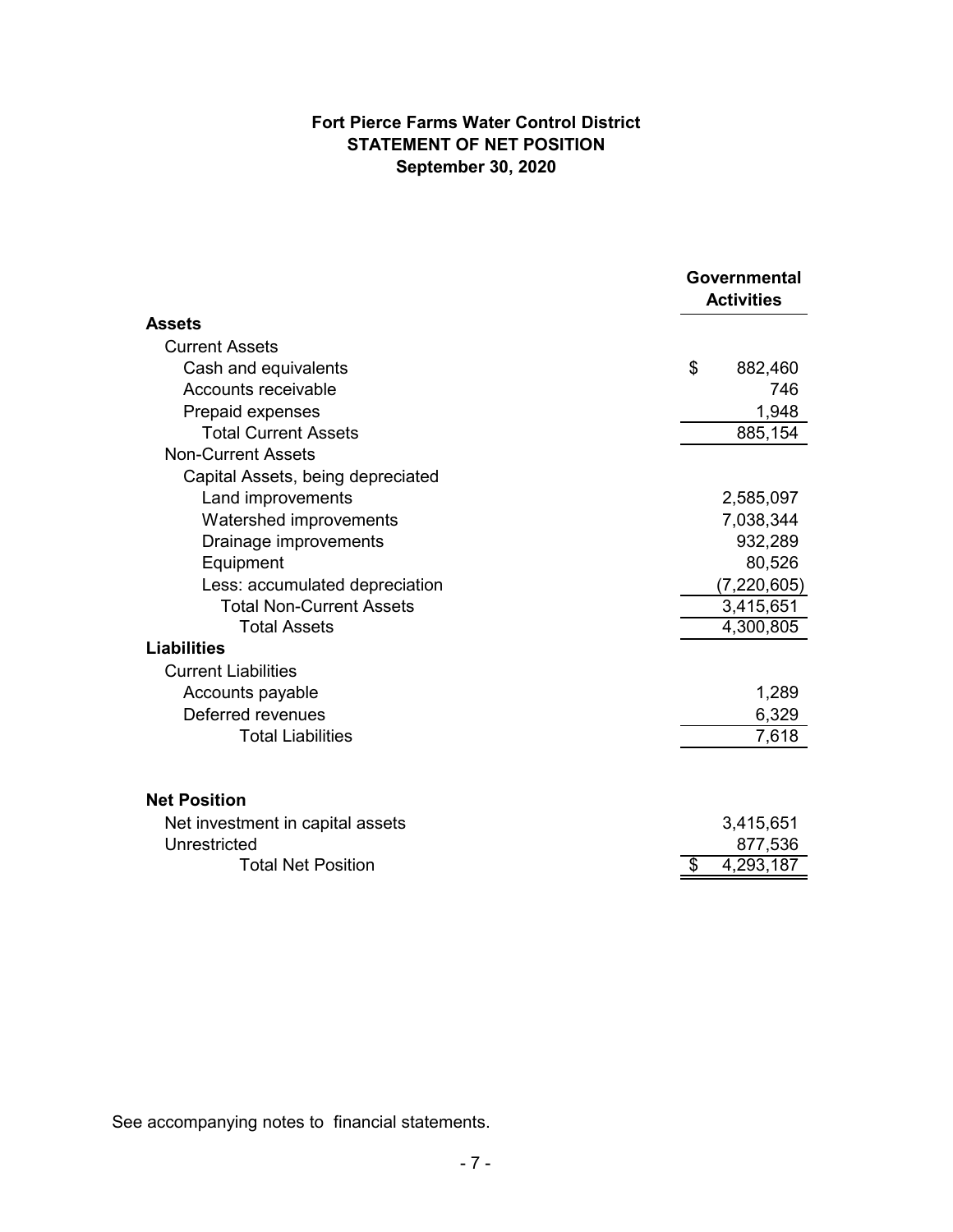# **Fort Pierce Farms Water Control District STATEMENT OF ACTIVITIES For the Year Ended September 30, 2020**

|                                                             |     |                                | Program<br><b>Revenues</b><br><b>Charges for</b> | Net (Expense)<br><b>Revenues and</b><br><b>Changes in</b><br><b>Net Position</b><br>Governmental |
|-------------------------------------------------------------|-----|--------------------------------|--------------------------------------------------|--------------------------------------------------------------------------------------------------|
| <b>Functions/Programs</b>                                   |     | <b>Expenses</b>                | <b>Services</b>                                  | <b>Activities</b>                                                                                |
| <b>Primary Government</b><br><b>Governmental Activities</b> |     |                                |                                                  |                                                                                                  |
| General government                                          | \$  | (64, 800)                      | \$<br>69,097                                     | \$<br>4,297                                                                                      |
| Physical environment                                        |     | (637, 365)                     | 193,893                                          | (443,472)                                                                                        |
| <b>Total Governmental Activities</b>                        | -\$ | (702,165)                      | \$<br>262,990                                    | (439,175)                                                                                        |
|                                                             |     | <b>General Revenues</b>        |                                                  |                                                                                                  |
|                                                             |     | Licenses and permits           |                                                  | 19,380                                                                                           |
|                                                             |     | Interest                       |                                                  | 307                                                                                              |
|                                                             |     | Miscellaneous                  |                                                  | 146,581                                                                                          |
|                                                             |     | <b>Total General Revenues</b>  |                                                  | 166,268                                                                                          |
|                                                             |     | Change in Net Position         |                                                  | (272, 907)                                                                                       |
|                                                             |     | Net Position - October 1, 2019 |                                                  | 4,566,094                                                                                        |
|                                                             |     |                                | Net Position - September 30, 2020                | \$<br>4,293,187                                                                                  |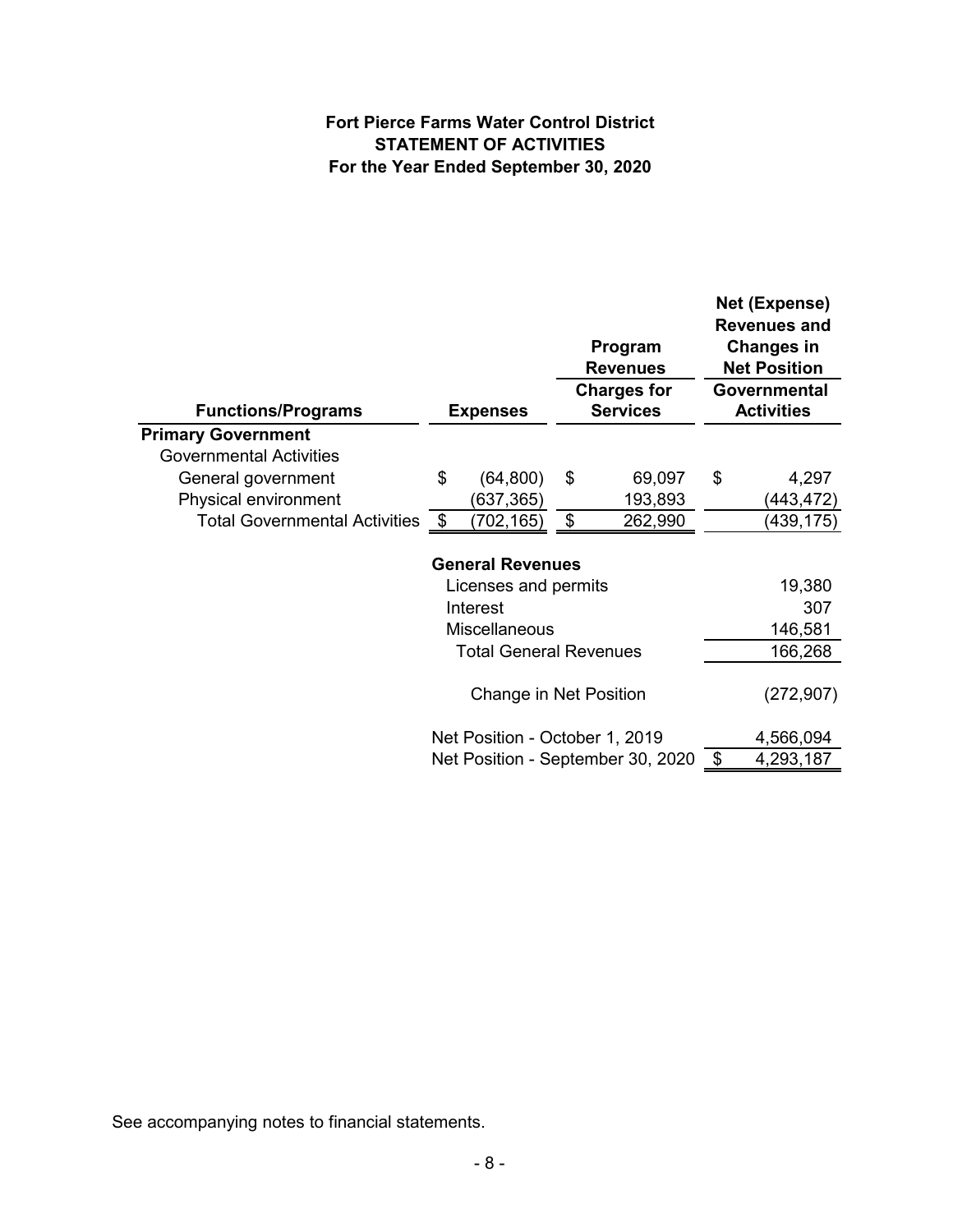## **Fort Pierce Farms Water Control District BALANCE SHEET – GENERAL FUND September 30, 2020**

| Assets<br>Cash and equivalents<br>Accounts receivable<br>Prepaid expenses | \$<br>882,460<br>746<br>1,948 |
|---------------------------------------------------------------------------|-------------------------------|
| <b>Total Assets</b>                                                       | 885,154                       |
| Liabilities and Fund Balances<br>Liabilities                              |                               |
| Accounts payable<br>Deferred revenues                                     | \$<br>1,289<br>6,329          |
| <b>Total Liabilities</b>                                                  | 7,618                         |
| <b>Fund Balances</b><br>Nonspendable - prepaid expenses                   | 1,948                         |
| Unassigned                                                                | 875,588                       |
| <b>Total Fund Balances</b>                                                | 877,536                       |
| <b>Total Liabilities and Fund Balances</b>                                | 885,154                       |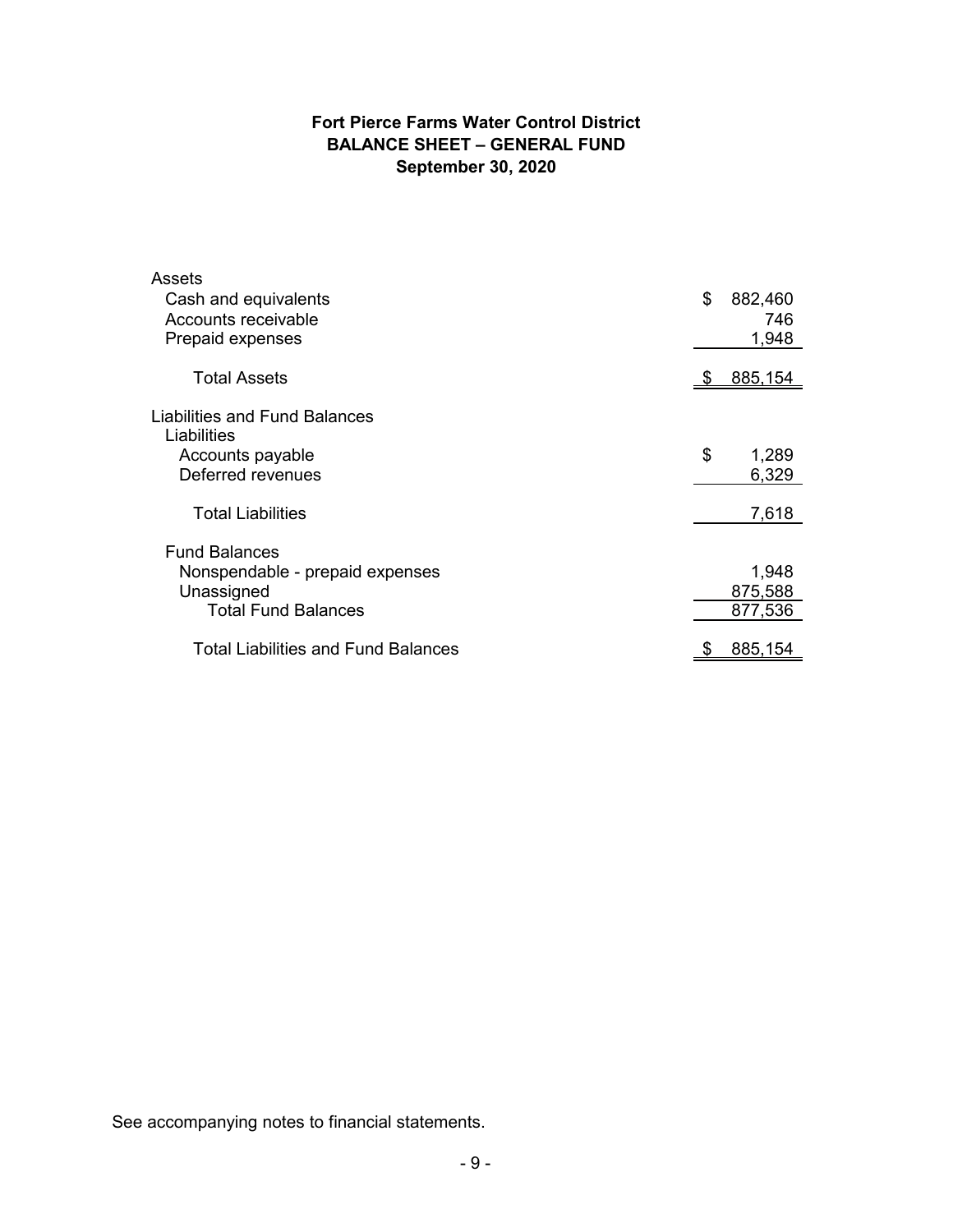# **Fort Pierce Farms Water Control District RECONCILIATION OF GENERAL FUND BALANCE TO NET POSITION OF GOVERNMENTAL ACTIVITIES September 30, 2020**

| <b>Total Governmental Fund Balances</b>                                                                                                                                                                                                                                                                                   | \$<br>877,536 |
|---------------------------------------------------------------------------------------------------------------------------------------------------------------------------------------------------------------------------------------------------------------------------------------------------------------------------|---------------|
| Amounts reported for governmental activities in the Statement of Net<br>Position are different because:                                                                                                                                                                                                                   |               |
| Capital assets being depreciated (drainage improvements<br>(\$932,289), watershed improvements (\$7,038,344),<br>land<br>improvements (\$2,585,097) and equipment (\$80,526) net of<br>accumulated depreciation (\$(7,220,605)) used in governmental<br>activities are not current financial resources and therefore, are |               |
| not reported in the funds.                                                                                                                                                                                                                                                                                                | 3,415,651     |
|                                                                                                                                                                                                                                                                                                                           |               |
| Net Position of Governmental Activities                                                                                                                                                                                                                                                                                   | 4,293,187     |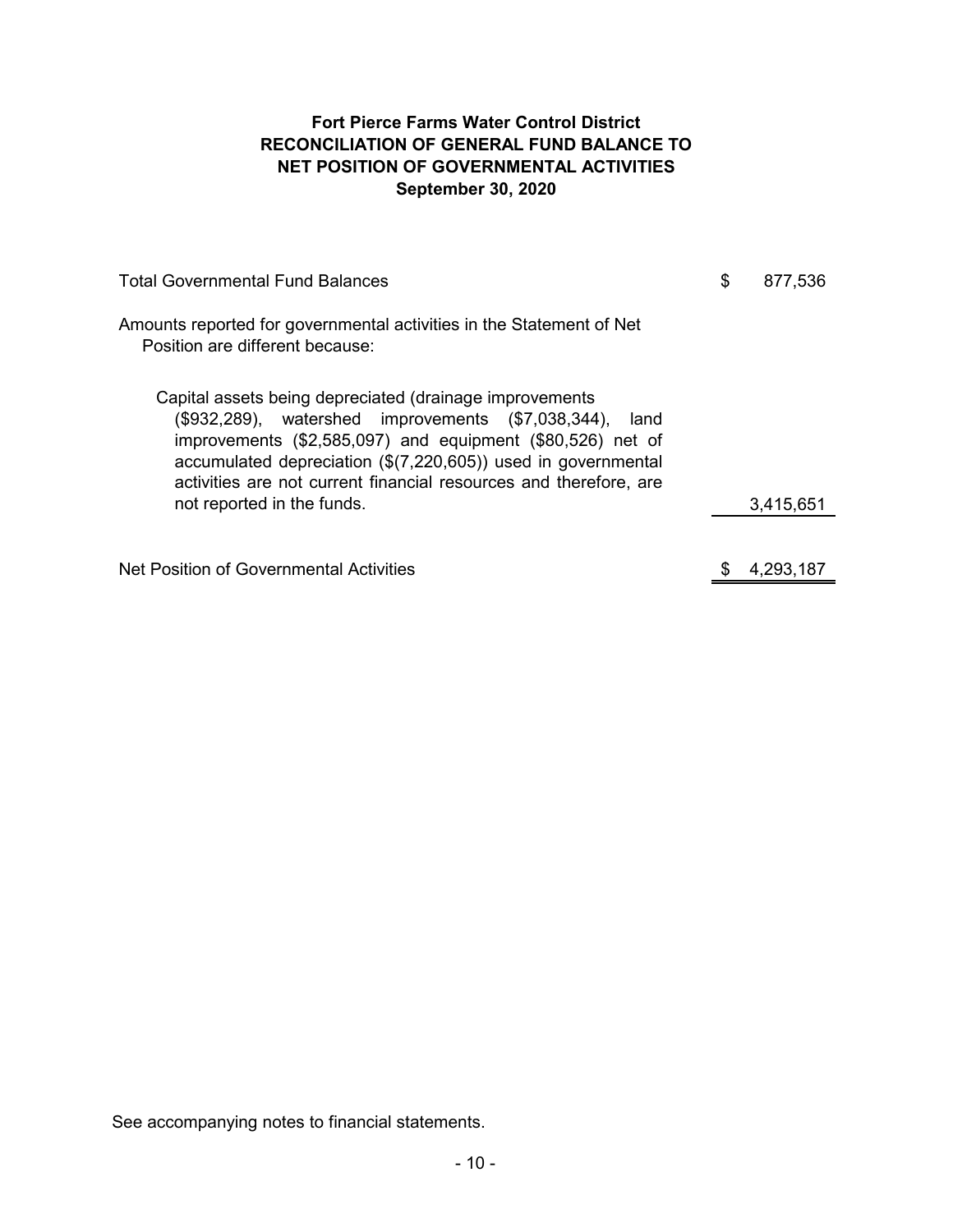# **Fort Pierce Farms Water Control Disrict STATEMENT OF REVENUES, EXPENDITURES AND CHANGES IN FUND BALANCES – GENERAL FUND For the Year Ended September 30, 2020**

| Revenues                                             |               |
|------------------------------------------------------|---------------|
| Special assessments                                  | \$<br>262,990 |
| Licenses and permits                                 | 19,380        |
| Interest                                             | 307           |
| Miscellaneous revenues                               | 146,581       |
| <b>Total Revenues</b>                                | 429,258       |
| <b>Expenditures</b><br>Current<br>General government | 64,800        |
| Physical environment                                 | 181,834       |
| <b>Total Expenditures</b>                            | 246,634       |
| Net Change in Fund Balances                          | 182,624       |
| Fund Balance - October 1, 2019                       | 694,912       |
| Fund Balance - September 30, 2020                    | 877,536       |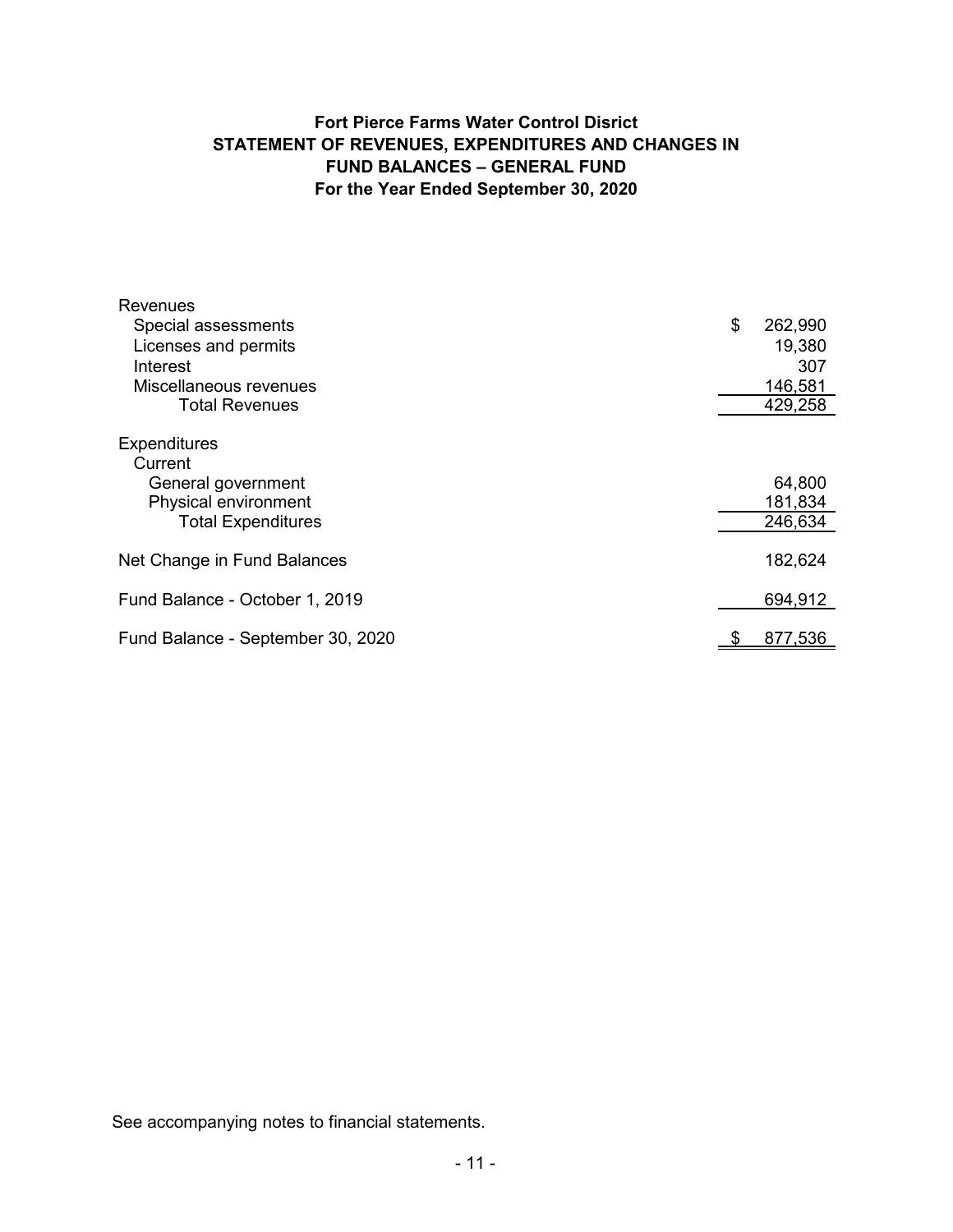# **Fort Pierce Farms Water Control District RECONCILIATION OF THE STATEMENT OF REVENUES, EXPENDITURES AND CHANGES IN FUND BALANCE OF THE GENERAL FUND TO THE STATEMENT OF ACTIVITIES For the Year Ended September 30, 2020**

| Net Change in Fund Balances                                                                                                                                                                                                                                     |    | 182,624    |
|-----------------------------------------------------------------------------------------------------------------------------------------------------------------------------------------------------------------------------------------------------------------|----|------------|
| Amounts reported for governmental activities in the Statement of Activities<br>are different because:                                                                                                                                                           |    |            |
| Governmental funds report capital outlays as expenditures. However,<br>in the Statement of Activities, the cost of those assets is allocated<br>over their estimated useful lives as depreciation. This is the<br>amount of depreciation in the current period. |    | (455,531)  |
| Change in Net Position of Governmental Activites                                                                                                                                                                                                                | æ. | (272, 907) |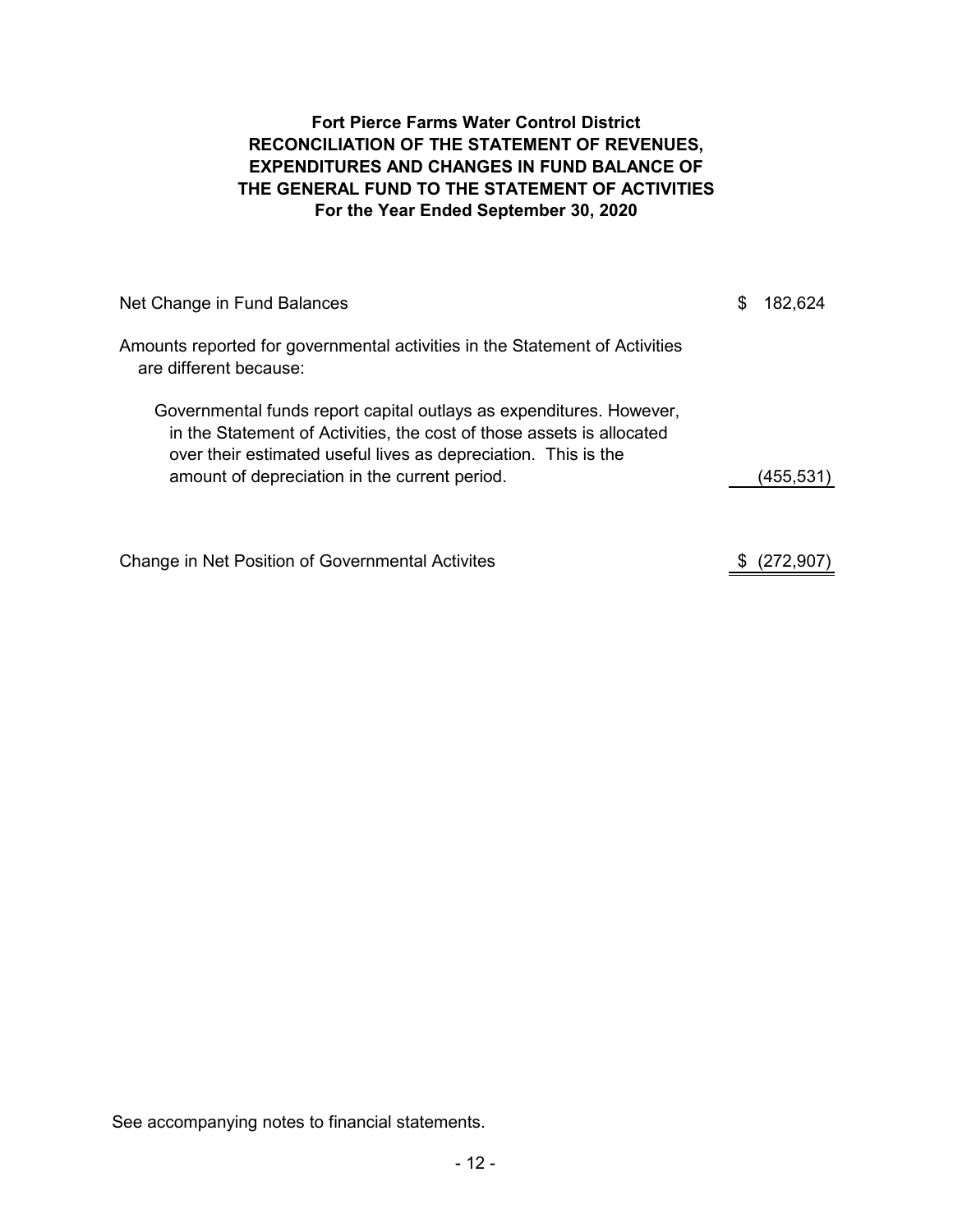# **Fort Pierce Farms Water Control District STATEMENT OF REVENUES, EXPENDITURES AND CHANGES IN FUND BALANCES – BUDGET AND ACTUAL – GENERAL FUND For the Year Ended September 30, 2020**

|                                   | Original       | Final         |               | Variance with<br><b>Final Budget</b><br>Positive |
|-----------------------------------|----------------|---------------|---------------|--------------------------------------------------|
|                                   |                |               |               |                                                  |
|                                   | <b>Budget</b>  | <b>Budget</b> | Actual        | (Negative)                                       |
| <b>Revenues</b>                   |                |               |               |                                                  |
| Special assessments               | 270,380<br>SS. | 270,380<br>\$ | 262,990<br>\$ | \$<br>(7, 390)                                   |
| Licenses and permits              | 24,000         | 24,000        | 19,380        | (4,620)                                          |
| Interest                          | 400            | 400           | 307           | (93)                                             |
| Miscellaneous revenues            | 40,000         | 40,000        | 146,581       | 106,581                                          |
| <b>Total Revenues</b>             | 334,780        | 334,780       | 429,258       | 94,478                                           |
| <b>Expenditures</b><br>Current    |                |               |               |                                                  |
| General government                | 54,820         | 63,900        | 64,800        | (900)                                            |
| Physical environment              | 200,800        | 185,838       | 181,834       | 4,004                                            |
| <b>Total Expenditures</b>         | 255,620        | 249,738       | 246,634       | 3,104                                            |
| Net Change in Fund Balances       | 79,160         | 85,042        | 182,624       | 97,582                                           |
| Fund Balance - October 1, 2019    |                |               | 694,912       | 694,912                                          |
| Fund Balance - September 30, 2020 | 79,160<br>-SS  | 85,042        | 877,536       | 792,494                                          |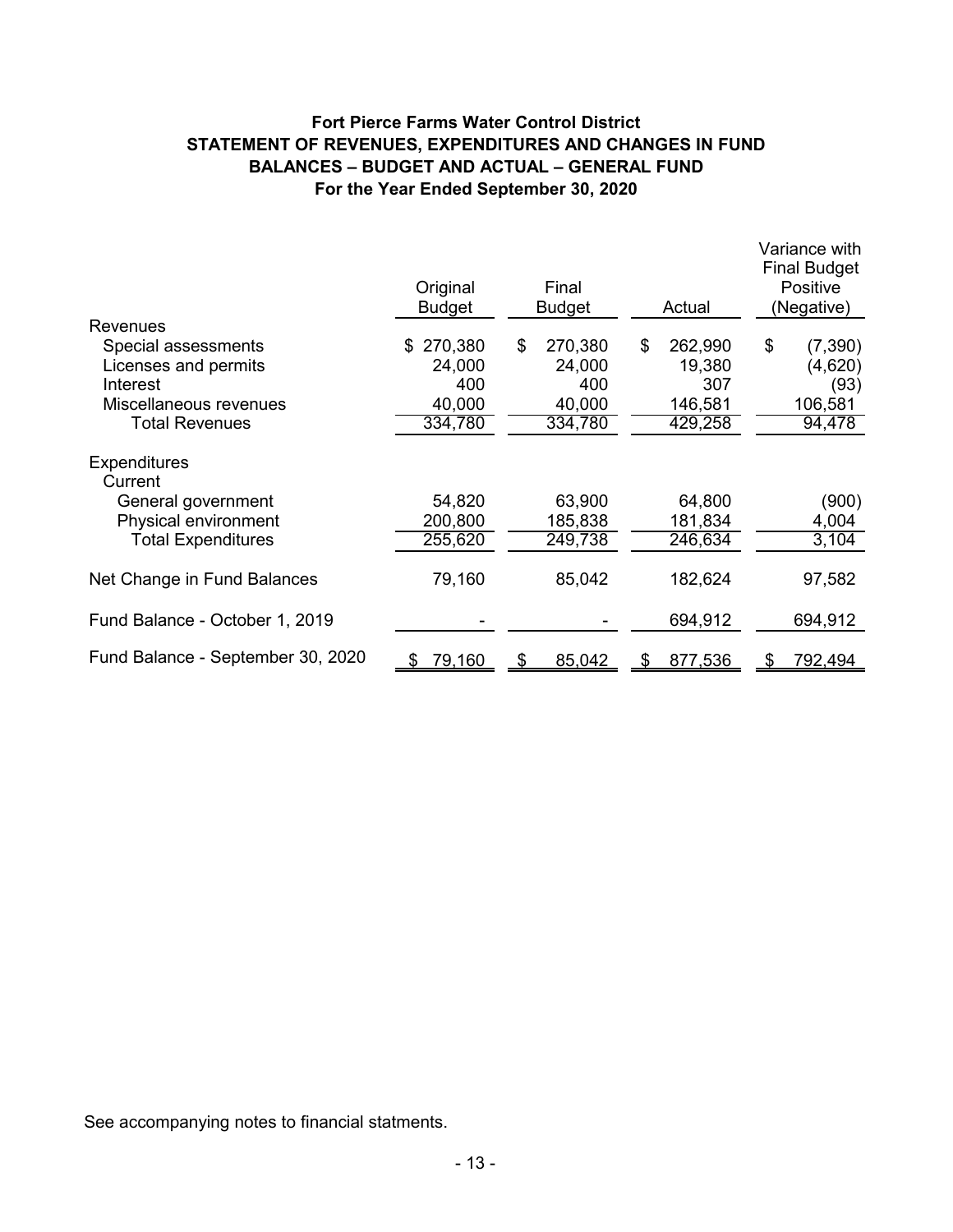### **NOTE A – SUMMARY OF SIGNIFICANT ACCOUNTING POLICIES**

The financial statements of the District have been prepared in conformity with generally accepted accounting principles (GAAP) as applied to governmental units. The Governmental Accounting Standards Board (GASB) is the accepted standard-setting body for establishing governmental accounting and financial reporting principles. The District's more significant accounting policies are described below.

### **1. Reporting Entity**

The Fort Pierce Farms Water Control District (the "District") is a special district as defined by the laws of Florida, and is located in St. Lucie County, Florida. The District was created by a Decree of the Circuit Court incorporating it dated July 10, 1919 and operates under Chapter 298, Florida Statutes, and consists of landowners who receive the benefit of water management and are assessed taxes for the maintenance and operation of the areas within District boundaries.

As required by GAAP, these financial statements present Fort Pierce Farms Water Control District (the primary government) as a stand-alone government. The reporting entity for the District includes all functions of government in which the District's Board exercises oversight responsibility. Oversight responsibility includes, but is not limited to, financial interdependency, selection of governing authority, designation of management, significant ability to influence operations and accountability for fiscal matters.

Based upon the application of the above-mentioned criteria as set forth in Governmental Accounting Standards Board Statement Number 14, the District has identified no component units.

#### **2. Measurement Focus and Basis of Accounting**

The basic financial statements of the District are composed of the following:

- Government-wide financial statements
- Fund financial statements
- Notes to financial statements

#### **a. Government-wide Financial Statements**

The government-wide financial statements are reported using the economic resources measurement focus and the accrual basis of accounting. Governmentwide financial statements report all non-fiduciary information about the reporting government as a whole.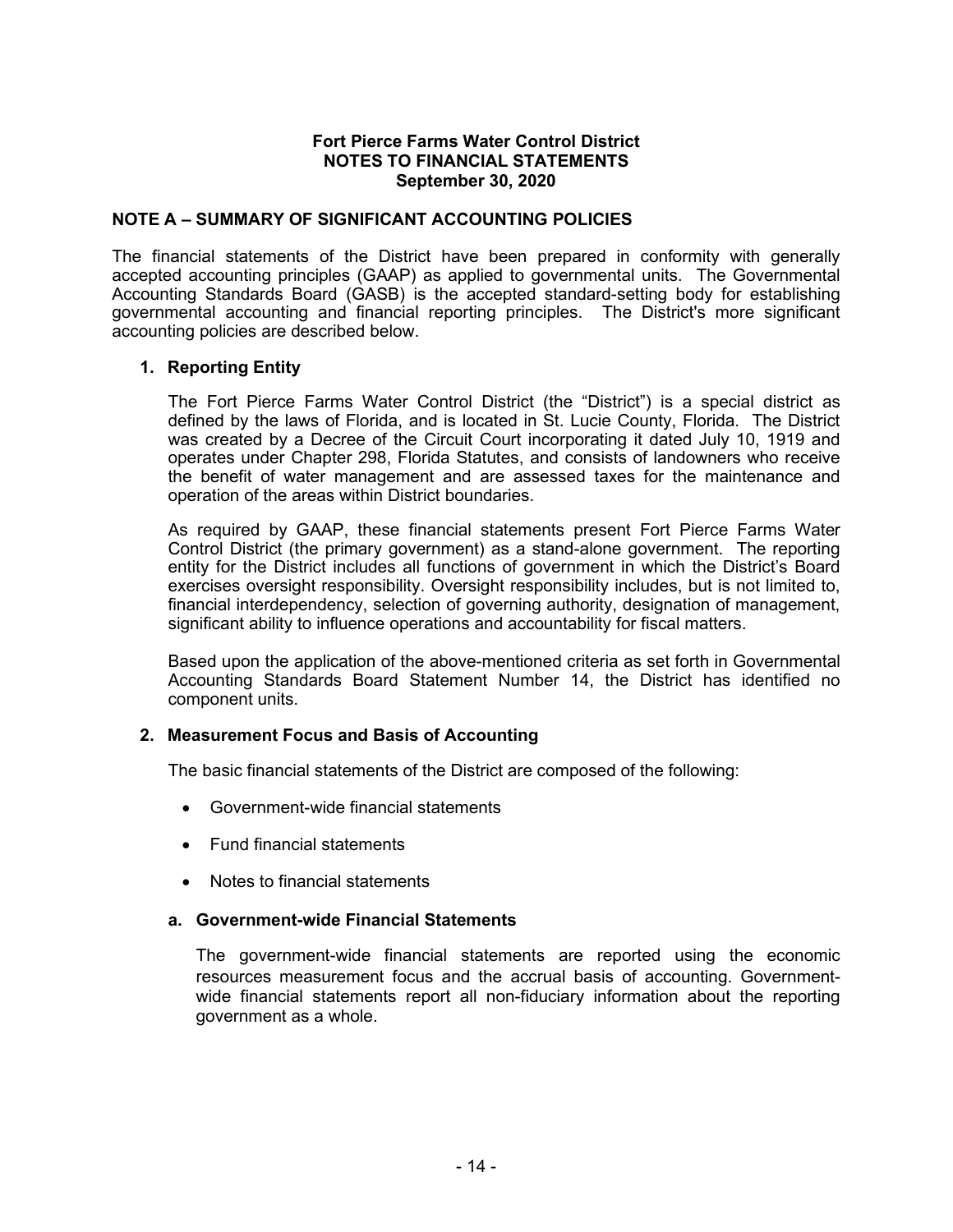## **NOTE A – SUMMARY OF SIGNIFICANT ACCOUNTING POLICIES (CONTINUED)**

### **2. Measurement Focus and Basis of Accounting (Continued)**

#### **a. Government-wide Financial Statements (Continued)**

Governmental activities are supported by special assessments, licenses and permits. Program revenues include payments made by parties outside of the reporting government's citizenry if that money is restricted to a particular program. Program revenues are netted with program expenses in the statement of activities to present the net cost of each program. Amounts paid to acquire capital assets are capitalized as assets, rather than reported as an expenditure. Proceeds of long-term debt are recorded as liabilities in the government-wide financial statements, rather than as an other financial source.

Amounts paid to reduce long-term indebtedness of the reporting government are reported as a reduction of the related liability, rather than as an expenditure.

## **b. Fund Financial Statements**

The underlying accounting system of the District is organized and operated on the basis of separate funds, each of which is considered to be a separate accounting entity. The operations of each fund are accounted for with a separate set of selfbalancing accounts that comprise its assets, liabilities, fund equity, revenues and expenditures or expenses, as appropriate. Governmental resources are allocated to and accounted for in individual funds based upon the purposes for which they are to be spent and the means by which spending activities are controlled.

Fund financial statements for the primary government's governmental funds are presented after the government-wide financial statements. These statements display information about major funds individually.

## **Governmental Funds**

When both restricted and unrestricted resources are combined in a fund, qualified expenses are considered to be paid first from restricted resources, and then from unrestricted resources. Governmental fund financial statements are reported using the current financial resources measurement focus and the modified accrual basis of accounting. Revenues are considered to be available when they are collected within the current period, or soon thereafter, to pay liabilities of the current period. For this purpose, the District considers revenues to be available if they are collected within 60 days of the end of the current fiscal period.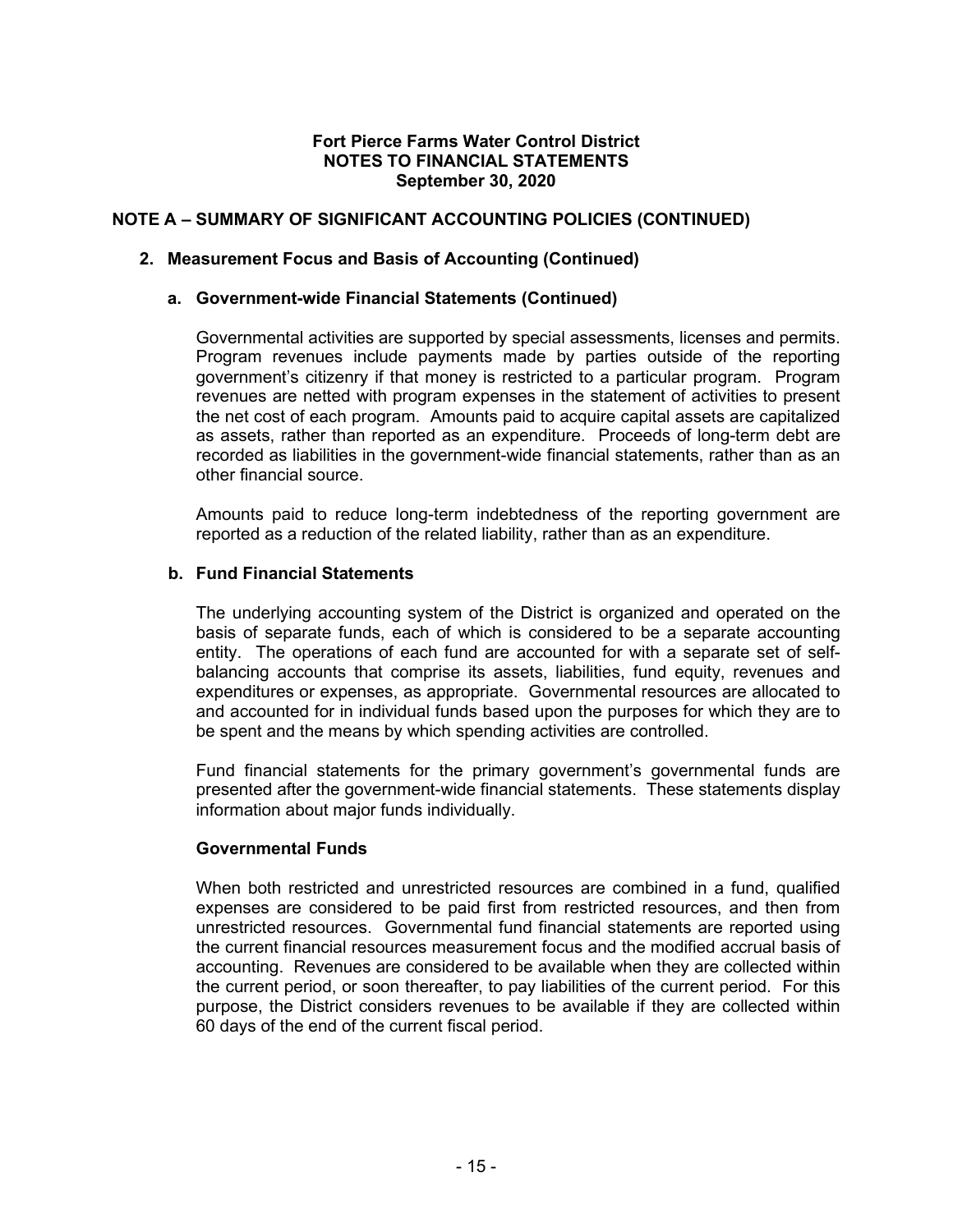## **NOTE A – SUMMARY OF SIGNIFICANT ACCOUNTING POLICIES (CONTINUED)**

### **2. Measurement Focus and Basis of Accounting (Continued)**

### **b. Fund Financial Statements (Continued)**

### **Governmental Funds (Continued)**

Expenditures generally are recorded when a liability is incurred, as under accrual accounting.

Under the current financial resources measurement focus, only current assets and current liabilities are generally included on the balance sheet. The reported fund balance is considered to be a measure of "available spendable resources." Governmental fund operating statements present increases (revenues and other financing sources) and decreases (expenditures and other financing uses) in net current assets. Accordingly, they are said to present a summary of sources and uses of "available spendable resources" during a period.

Because of their spending measurement focus, expenditure recognition for governmental fund types excludes amounts represented by non-current liabilities. Since they do not affect net current assets, such long-term amounts are not recognized as governmental fund type expenditures or fund liabilities.

Amounts expended to acquire capital assets are recorded as expenditures in the year that resources were expended, rather than as fund assets.

#### **3. Basis of Presentation**

#### **a. Governmental Major Funds**

General Fund - The General Fund is the District's primary operating fund. It accounts for all financial resources of the general government, except those required to be accounted for in another fund.

#### **b. Non-current Governmental Assets/Liabilities**

GASB Statement 34 requires that non-current governmental assets, such as buildings and improvements be reported in the governmental activities column in the government-wide Statement of Net Position.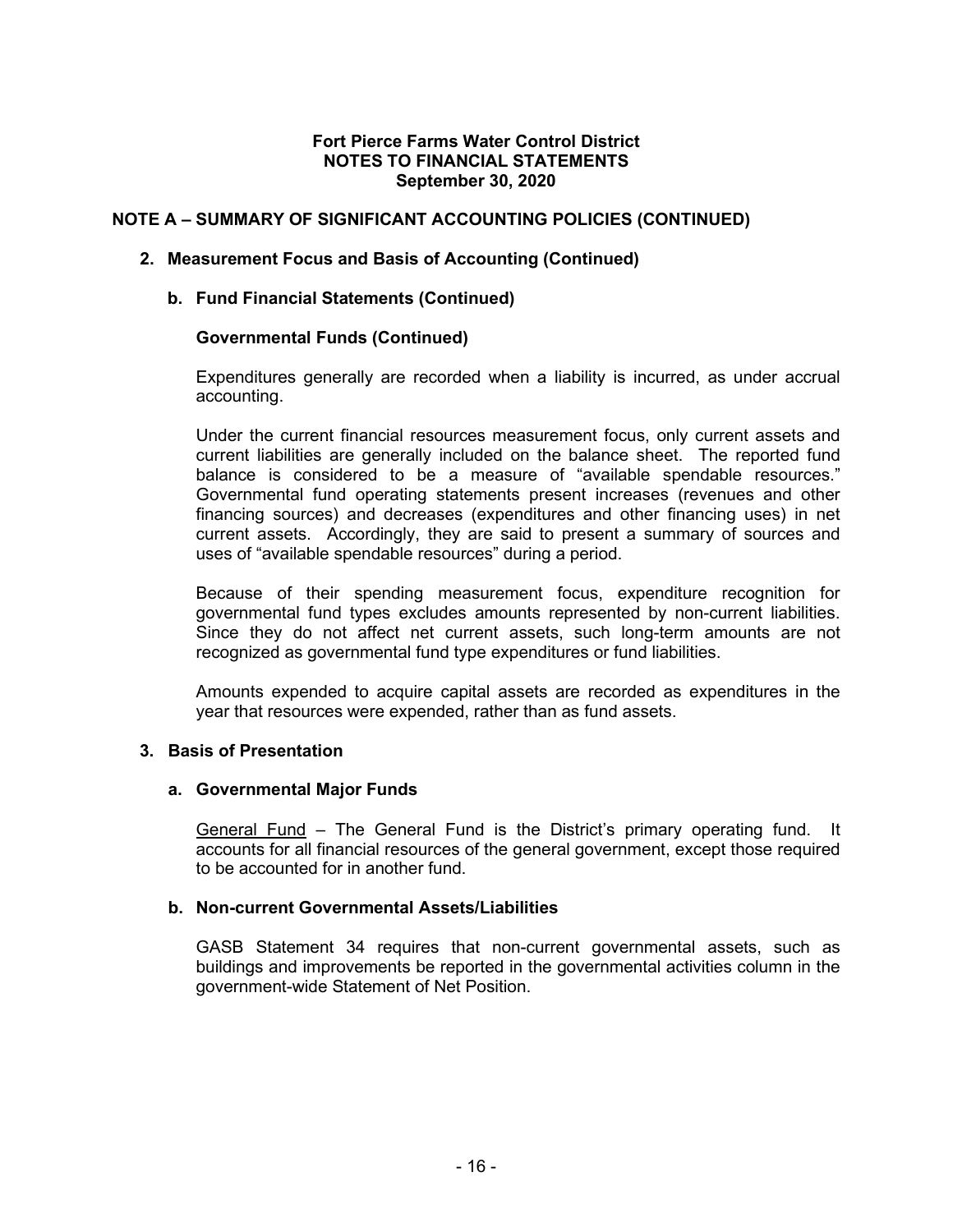## **NOTE A – SUMMARY OF SIGNIFICANT ACCOUNTING POLICIES (CONTINUED)**

### **4. Assets, Liabilities, and Net Position or Equity**

#### **a. Cash and Investments**

Florida Statutes require state and local governmental units to deposit monies with financial institutions classified as "Qualified Public Depositories," a multiple financial institution pool whereby groups of securities pledged by the various financial institutions provide common collateral from their deposits of public funds. This pool is provided as additional insurance to the federal depository insurance and allows for additional assessments against the member institutions, providing full insurance for public deposits.

The District is authorized to invest in those financial instruments as established by Section 218.415, Florida Statutes. The authorized investments consist of:

- 1. Direct obligations of the United States Treasury;
- 2. The Local Government Surplus Funds Trust or any intergovernmental investment pool authorized pursuant to the Florida Interlocal Cooperative Act of 1969;
- 3. Interest-bearing time deposits or savings accounts in authorized qualified public depositories;
- 4. Securities and Exchange Commission, registered money market funds with the highest credit quality rating from a nationally recognized rating agency.

#### **b. Capital Assets**

Capital assets, which include improvements and equipment, are reported in the governmental activities column.

The District defines capital assets as assets with an initial, individual cost of \$1,000 or more and an estimated useful life in excess of one year. The valuation basis for all assets is historical cost.

The costs of normal maintenance and repairs that do not add to the value of the asset or materially extend its useful life are not capitalized.

Major outlays for capital assets and improvements are capitalized as projects are constructed.

Depreciation of capital assets is computed and recorded by utilizing the straight-line method. Estimated useful lives of the various classes of depreciable capital assets are as follows:

| Improvements other than buildings | 15-20 years |
|-----------------------------------|-------------|
| Equipment                         | 10 years    |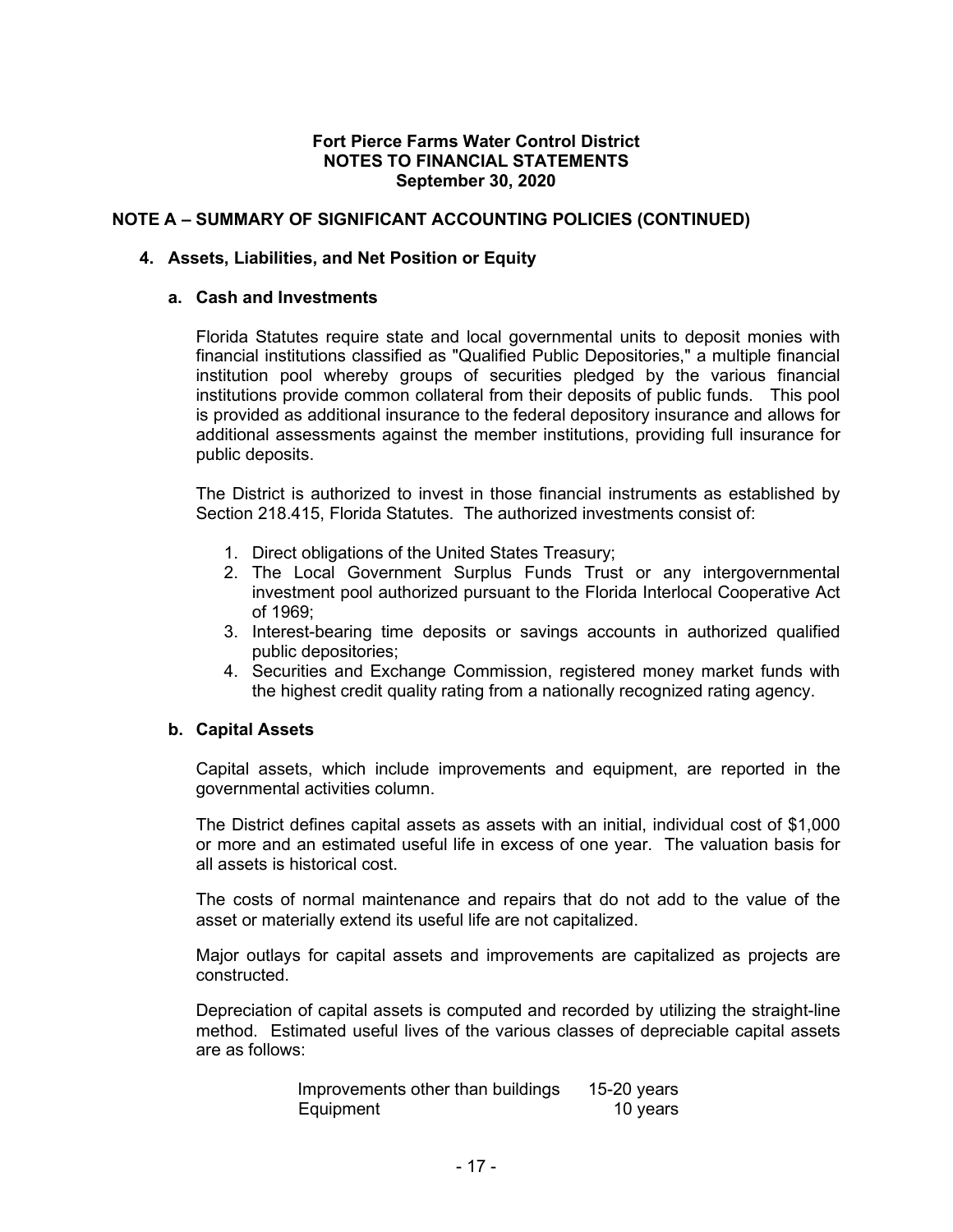## **NOTE A – SUMMARY OF SIGNIFICANT ACCOUNTING POLICIES (CONTINUED)**

#### **4. Assets, Liabilities, and Net Position or Equity (Continued)**

#### **c. Budgets**

Budgets are prepared and adopted after public hearings for the general fund, pursuant to Chapter 190, Florida Statutes. The District utilizes the same basis of accounting for budgets as it does for revenues and expenditures in its various funds. The legal level of budgetary control is at the fund level. All budgeted appropriations lapse at year end. As a result, deficits in the budget columns of the accompanying financial statements may occur. A formal budget is adopted for the general fund.

### **d. Governmental Fund Balance**

The District classifies fund balance according to GASB Statement 54, *Fund Balance Reporting and Governmental Fund Type Definitions*. Governmental fund balances are reported within fund balance classifications that compromise a hierarchy based primarily on the extent to which the government is bound to honor constraints on the specific purpose for which amounts in those funds can be spent. The classifications include nonspendable, restricted, committed, assigned and unassigned.

*Non-Spendable Fund Balance –* This classification is either not in spendable form or is legally or contractually required to remain intact.

*Restricted Fund Balance –* This classification includes amounts that can be spent only for specific purposes stipulated by constitution, external resource providers, or through enabling legislation.

*Committed Fund Balance* – This classification includes amounts that can be used only for the specific purposes determined by a formal action of the District's highest level of decision-making authority.

*Assigned Fund Balance* – This classification is intended to be used by the government for specific purposes but do not meet the criteria to be classified as restricted or committed.

*Unassigned Fund Balance* – This classification is the residual classification for the government's general fund and includes all spendable amounts not contained in the other classifications. Unassigned fund balance is considered to be utilized first when an expenditure is incurred for purposes for which amounts in any of those unrestricted fund balance classifications could be used.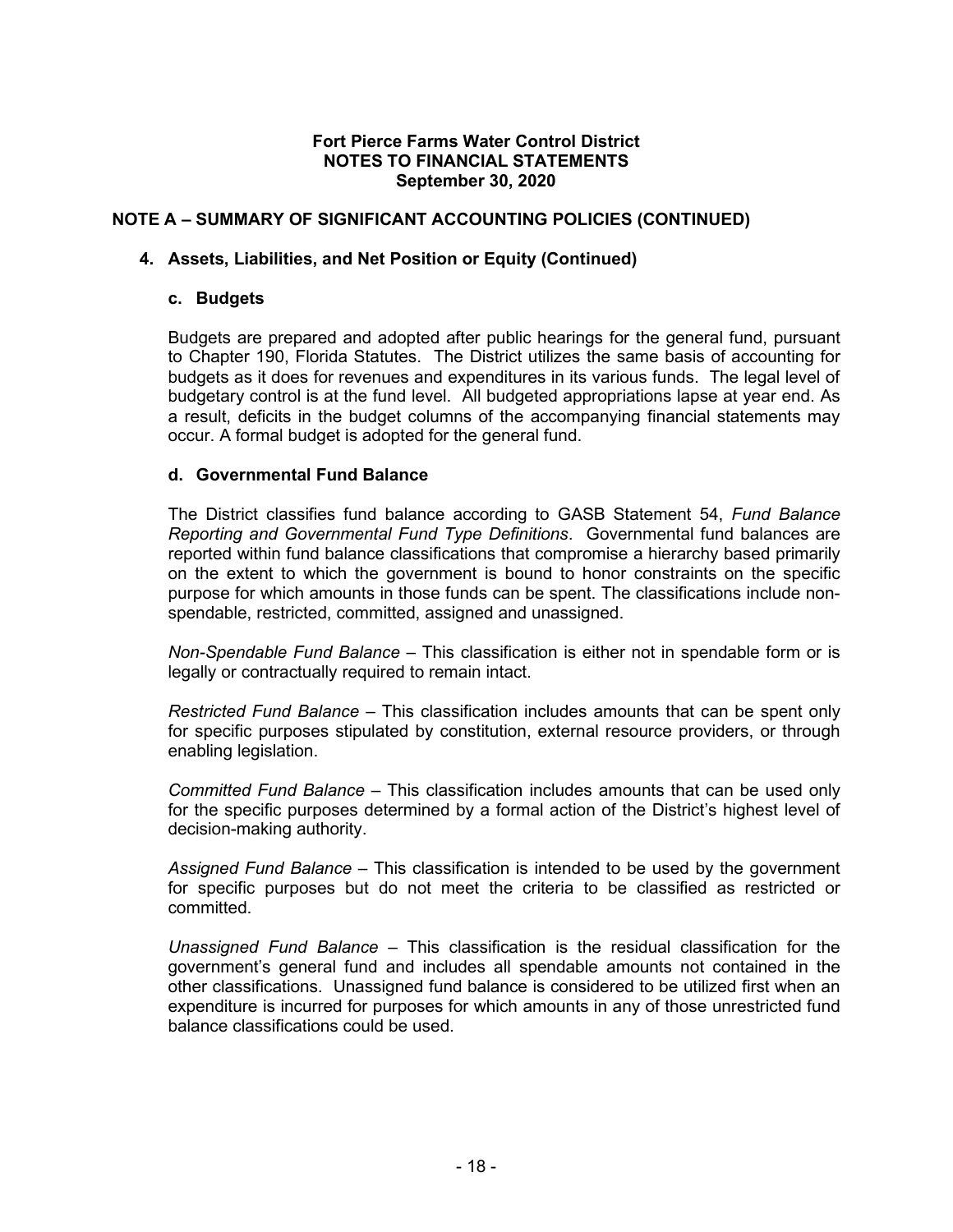#### **NOTE B – RECONCILIATION OF GOVERNMENT-WIDE AND FUND FINANCIAL STATEMENTS**

#### **1. Explanation of Differences Between the Governmental Fund Balance Sheet and the Government-wide Statement of Net Position**

"Total fund balances" of the District's governmental funds, \$877,536, differs from "net position" of governmental activities, \$4,293,187, reported in the Statement of Net Position. This difference primarily results from the long-term economic focus of the Statement of Net Position versus the current financial resources focus of the governmental fund balance sheet. The effect of the differences is illustrated below.

### **Capital related items**

When capital assets (improvements that are to be used in governmental activities) are purchased or constructed, the cost of those assets is reported as expenditures in governmental funds. However, the Statement of Net position included those capital assets among the assets of the District as a whole.

| Drainage improvements    | S | 932,289       |
|--------------------------|---|---------------|
| Watershed improvements   |   | 7,038,344     |
| Land improvements        |   | 2,585,097     |
| Equipment                |   | 80,526        |
| Accumulated depreciation |   | (7, 220, 605) |
| Total                    |   | 3,415,651     |

#### **2. Explanation of Differences Between the Governmental Fund Operating Statements and the Statement of Activities**

The "net change in fund balances" for government funds, \$182,624, differs from the "change in net position" for governmental activities, \$(272,907), reported in the Statement of Activities. The differences arise primarily from the long-term economic focus of the Statement of Activities versus the current financial resources focus of the governmental funds. The effect of the differences are illustrated below.

#### **Capital related items**

When capital assets that are to be used in governmental activities are purchased or constructed, the resources expended for those assets are reported as expenditures in governmental funds. However, in the Statement of Activities, the costs of those assets is allocated over their estimated useful lives and reported as depreciation. As a result, fund balances decrease by the amount of financial resources expended, whereas, net position decrease by the amount of depreciation charged for the year.

Depreciation **between** the contract of the contract of the contract of the contract of the contract of the contract of the contract of the contract of the contract of the contract of the contract of the contract of the con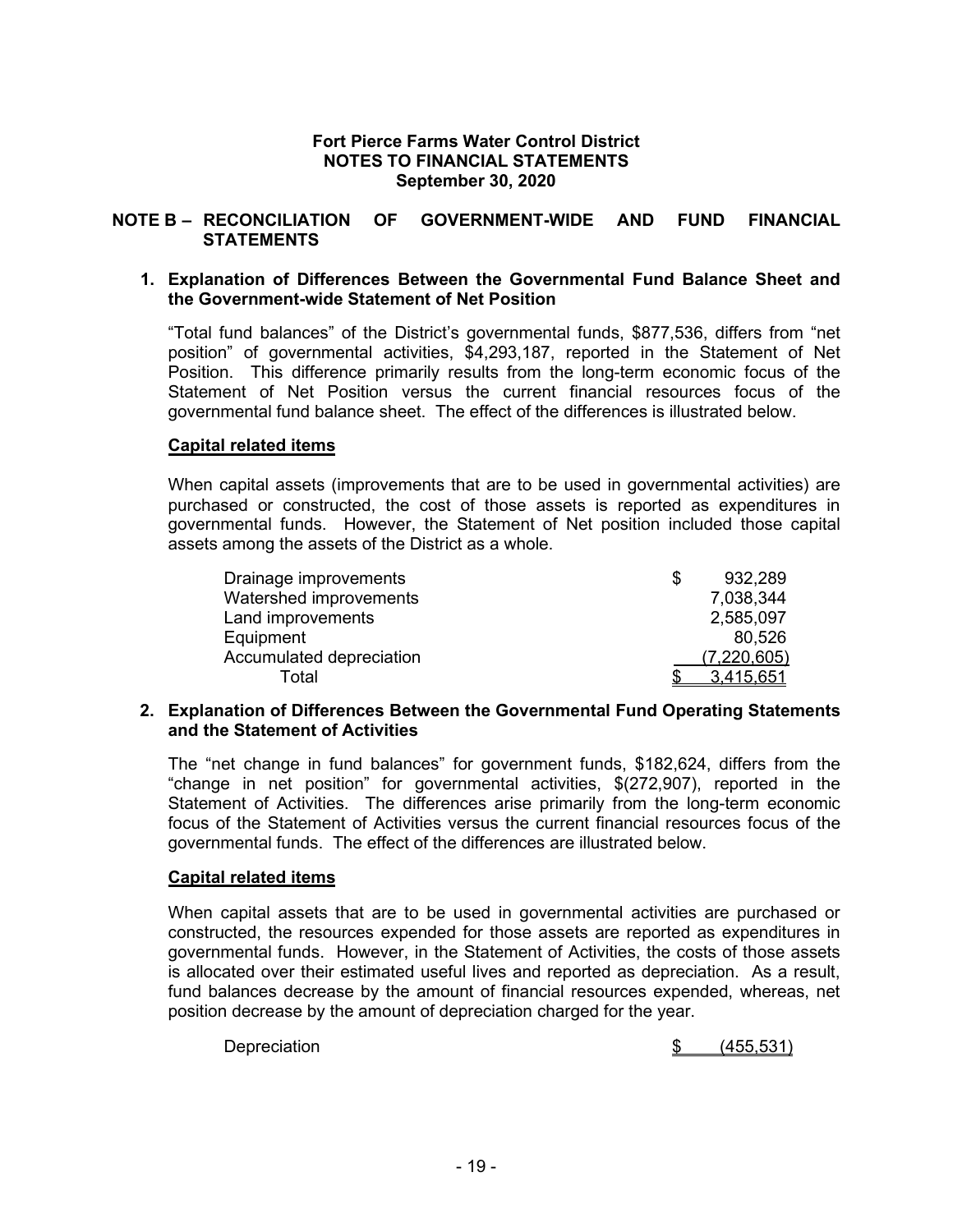### **NOTE C – CASH AND EQUIVALENTS**

All deposits are held in qualified public depositories and are included on the accompanying balance sheet as cash and equivalents.

#### Custodial Credit Risk

Custodial credit risk is the risk that in the event of a bank failure, the District's deposits may not be returned to it. The District does not have a formal deposit policy for custodial credit risk; however, they follow the provisions of Chapter 280, Florida Statutes, regarding deposits and investments. As of September 30, 2020, the District's bank balance was \$900,653 and the carrying value was \$882,460. Exposure to custodial credit risk was as follows: Cash and equivalents are deposited in a qualified public depository in accordance with the provisions of Chapter 280, Florida Statutes, which means that all deposits are fully insured or collateralized under Chapter 280, Florida Statutes.

The District had no investments in the year ended September 30, 2020.

## **NOTE D – CAPITAL ASSETS**

Capital Asset activity for the year ended September 30, 2020 was as follows:

|                                       | Beginning      |                  |                  | Ending         |
|---------------------------------------|----------------|------------------|------------------|----------------|
|                                       | <b>Balance</b> | <b>Additions</b> | <b>Deletions</b> | <b>Balance</b> |
| <b>Governmental Activities:</b>       |                |                  |                  |                |
| Land improvements                     | \$2,585,097    | \$               | \$               | \$2,585,097    |
| Watershed improvements                | 7,038,344      |                  |                  | 7,038,344      |
| Drainage improvements                 | 932,289        |                  |                  | 932,289        |
| Equipment                             | 80,526         |                  |                  | 80,526         |
| <b>Total Capital Assets</b>           | 10,636,256     |                  |                  | 10,636,256     |
| Less: accumulated depreciation for    |                |                  |                  |                |
| Land improvements                     | (1, 130, 981)  | (129, 255)       |                  | (1,260,236)    |
| Watershed improvements                | (5,036,414)    | (301, 267)       |                  | (5,337,681)    |
| Drainage improvements                 | (592, 340)     | (18, 426)        |                  | (610, 766)     |
| Equipment                             | (5, 339)       | (6, 583)         |                  | (11, 922)      |
| <b>Total Accumulated Depreciation</b> | (6,765,074)    | (455,531)        |                  | (7, 220, 605)  |
| <b>Total Capital Assets, net</b>      | \$3,871,182    | (455, 531)<br>S. | \$               | \$3,415,651    |

Depreciation of \$455,531 was charged to physical environment.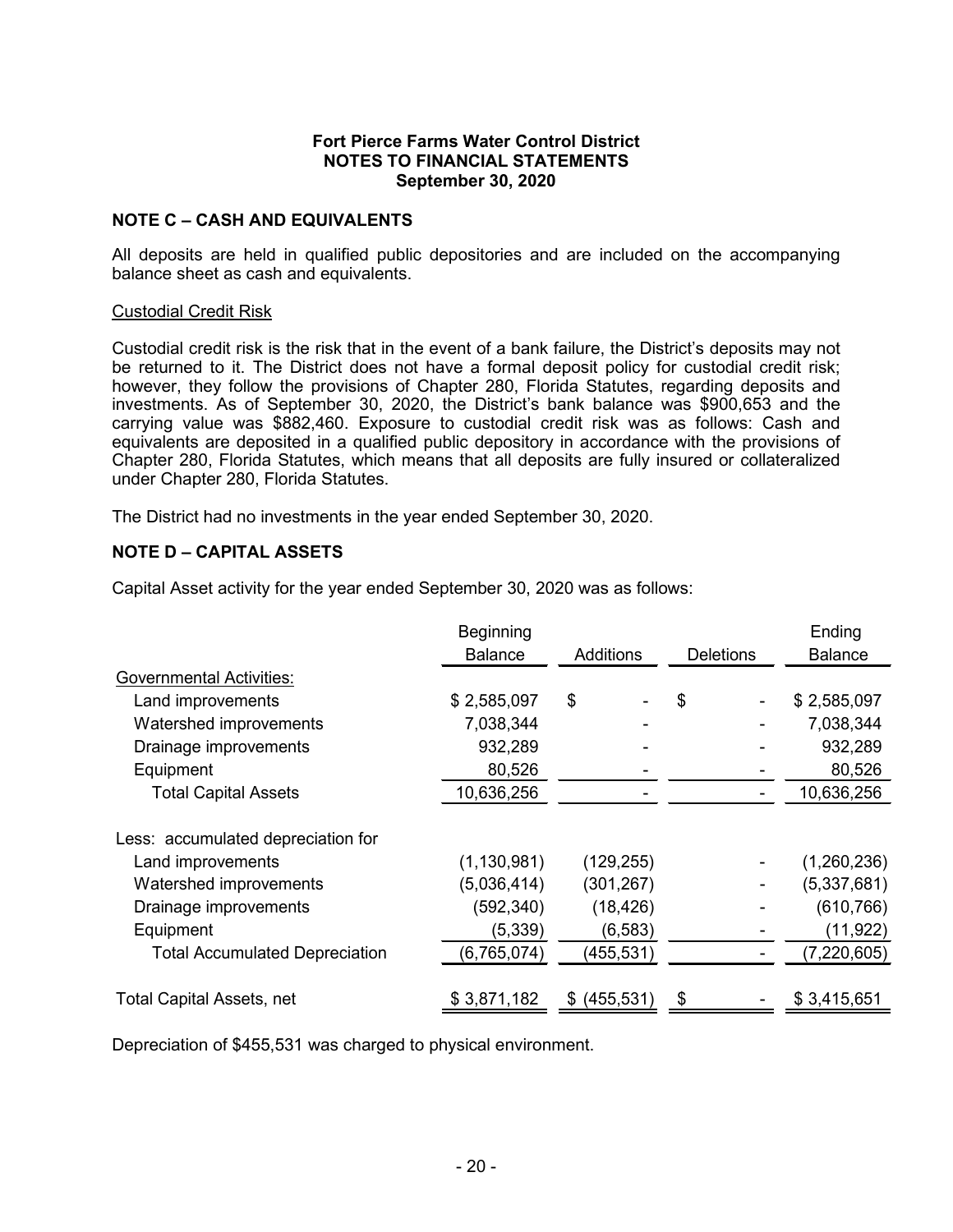### **NOTE E – SPECIAL ASSESSMENT REVENUES**

Special assessment revenues recognized for the 2019-2020 fiscal year were levied in October 2019. All taxes are due and payable on November 1 or as soon as the assessment roll is certified and delivered to the Tax Collector. Per Section 197.162, Florida Statutes, discounts are allowed for early payment at the rate of 4% in November, 3% in December, 2% in January, and 1% in February. Taxes paid in March are without discount.

All unpaid taxes become delinquent as of April 1. Unpaid taxes are collected via the sale of tax certificates on or prior to, June 1; therefore, there were no material taxes receivable at fiscal year end.

#### **NOTE F – RISK MANAGEMENT**

The government is exposed to various risks of loss related to torts; theft of, damage to and destruction of assets; errors and omissions; and natural disasters for which the government carries commercial insurance. There were no claims or settled claims from these risks for each of the past three years.

### **NOTE G – RELATED PARTIES**

One of the members of the Board of Supervisors is also the owner of a company which provides services to the District. During the year, payments to the company totaled \$19,603.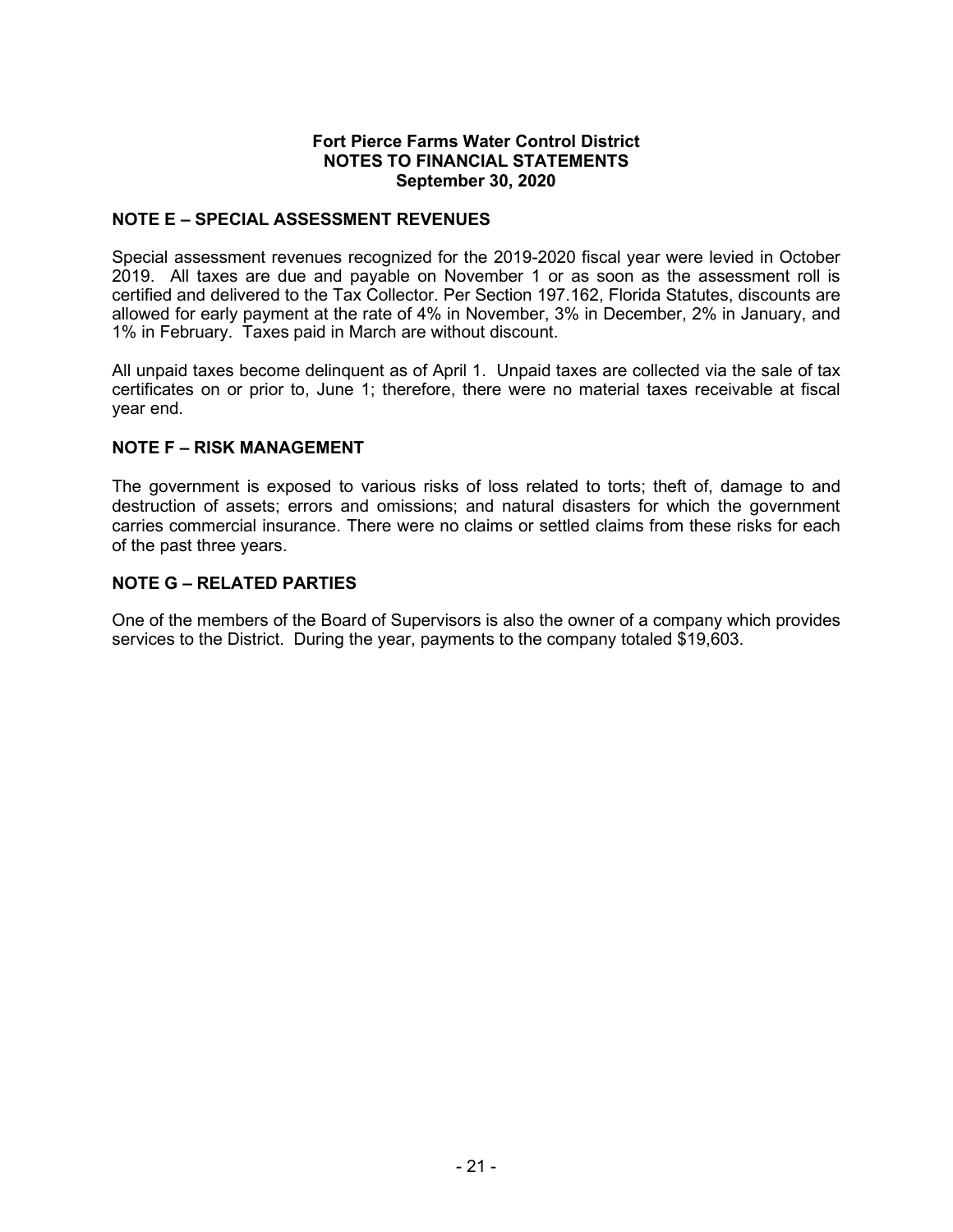

Certified Public Accountants PL

600 Citrus Avenue Suite 200 Fort Pierce, Florida 34950

772/461-6120 // 461-1155 FAX: 772/468-9278

### **INDEPENDENT AUDITOR'S REPORT ON INTERNAL CONTROL OVER FINANCIAL REPORTING AND ON COMPLIANCE AND OTHER MATTERS BASED ON AN AUDIT OF FINANCIAL STATEMENTS PERFORMED IN ACCORDANCE WITH** *GOVERNMENT AUDITING STANDARDS*

The Board of Supervisors Fort Pierce Farms Water Control District Fort Pierce, Florida

We have audited, in accordance with the auditing standards generally accepted in the United States of America and the standards applicable to financial audits contained in *Government Auditing Standards* issued by the Comptroller General of the United States, the financial statements of Fort Pierce Farms Water Control District, as of and for the year ended September 30, 2020, and the related notes to the financial statements, and have issued our report thereon dated February 10, 2021.

#### **Internal Control over Financial Reporting**

In planning and performing our audit, we considered Fort Pierce Farms Water Control District's internal control over financial reporting as a basis for designing audit procedures that are appropriate in the circumstances for the purpose of expressing our opinions on the financial statements, but not for the purpose of expressing an opinion on the effectiveness of Fort Pierce Farms Water Control District's internal control. Accordingly, we do not express an opinion on the effectiveness of Fort Pierce Farms Water Control District's internal control.

A *deficiency in internal control* exists when the design or operation of a control does not allow management or employees, in the normal course of performing their assigned functions, to prevent, or detect and correct misstatements on a timely basis. A *material weakness* is a deficiency, or combination of deficiencies, in internal control, such that there is a reasonable possibility that a material misstatement of the entity's financial statements will not be prevented, or detected and corrected on a timely basis. A significant deficiency is a deficiency, or a combination of deficiencies, in internal control that is less severe than a material weakness, yet important enough to merit attention by those charged with governance.

Fort Pierce / Stuart - 22 -<br>Member AICPA Division for CPA Firms Private Companies practice Section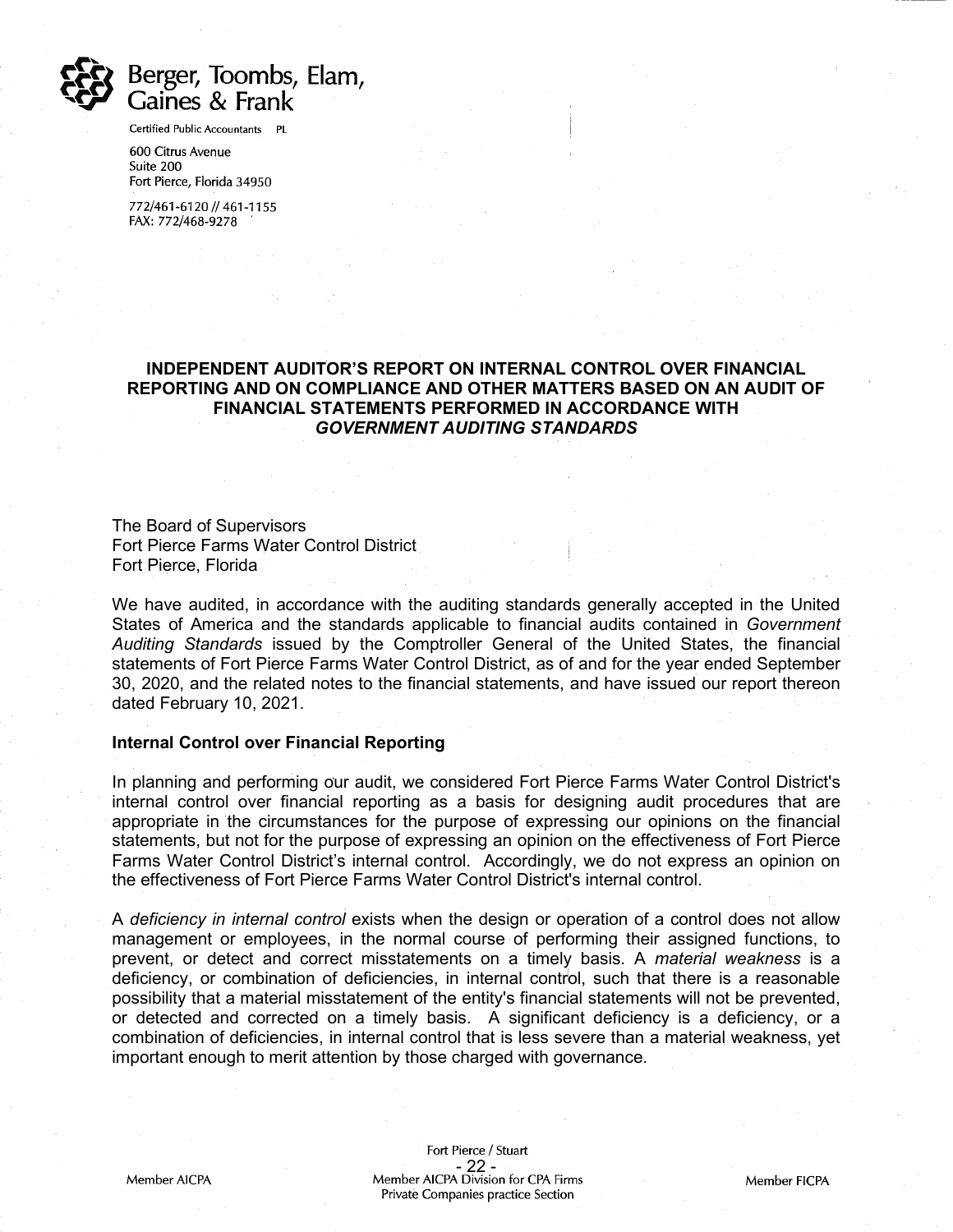

The Board of Supervisors Fort Pierce Farms Water Control District

Our consideration of internal control was for the limited purpose described in the first paragraph of this section and was not designed to identify all deficiencies in internal control that might be material weaknesses or significant deficiencies. Given these limitations, during our audit we did not identify any deficiencies in internal control that we consider to be material weaknesses. However, material weaknesses may exist that have not been identified.

#### **Compliance and Other Matters**

As part of obtaining reasonable assurance about whether Fort Pierce Farms Water Control District's financial statements are free of material misstatement, we performed tests of its compliance with certain provisions of laws, regulations, contracts, and grant agreements, noncompliance with which could have a direct and material effect on the determination of financial statement amounts. However, providing an opinion on compliance with those provisions was not an objective of our audit, and accordingly, we do not express such an opinion. The results of our tests disclosed no instances of noncompliance or other matters that are required to be reported under *Government Auditing Standards*.

#### **Purpose of this Report**

The purpose of this report is solely to describe the scope of our testing of internal control and compliance and the results of that testing, and not to provide an opinion on the effectiveness of the entity's internal control or on compliance. This report is an integral part of an audit performed in accordance with *Government Auditing Standards* in considering the entity's internal control and compliance. Accordingly, this communication is not suitable for any other purpose.

Birgir Joonbo Clam

Berger, Toombs, Elam, Gaines & Frank Certified Public Accountants PL Fort Pierce, Florida

February 10, 2021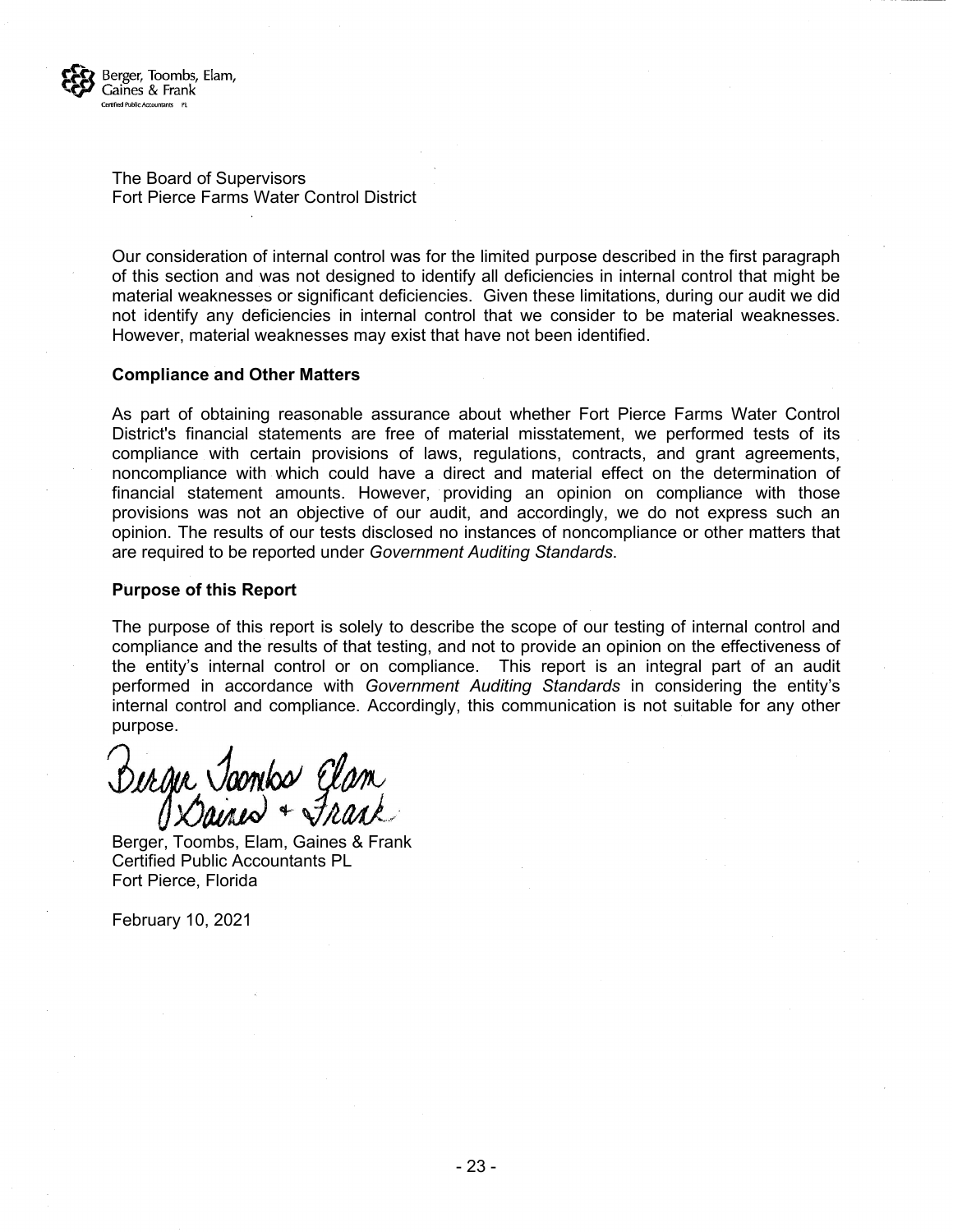

Certified Public Accountants PL

600 Citrus Avenue Suite 200 Fort Pierce, Florida 34950

772/461-6120 // 461-1155 FAX: 772/468-9278

#### **MANAGEMENT LETTER**

To the Board of Supervisors Fort Pierce Farms Water Control District Fort Pierce, Florida

#### **Report on the Financial Statements**

We have audited the financial statements of the Fort Pierce Farms Water Control District as of and for the year ended September 30, 2020, and have issued our report thereon dated February 10, 2021.

#### **Auditor's Responsibility**

We conducted our audit in accordance with auditing standards generally accepted in the United States; the standards applicable to financial audits contained in *Government Auditing Standards*, issued by the Comptroller General of the United States and Chapter 10.550, Rules of the Florida Auditor General.

#### **Other Reporting Requirements**

We have issued our Independent Auditor's Report on Internal Control over Financial Reporting and on Compliance and Other Matters Based on an Audit of the Financial Statements Performed in Accordance with *Government Auditing Standards* and our Independent Accountant's Report on an examination conducted in accordance with *AICPA Professional Standards*, AT-C Section 315, regarding compliance requirements in accordance with Chapter 10.550, Rules of the Auditor General. Disclosures in that report, which is dated February 10, 2021, should be considered in conjunction with this management letter.

#### **Prior Audit Findings**

Section 10.554(1)(i)1., Rules of the Auditor General, requires that we determine whether or not corrective actions have been taken to address findings and recommendations made in the preceding financial audit report. There were no findings or recommendations made in the preceding audit report.

#### **Financial Condition and Management**

Section 10.554(1)(i)5.a. and 10.556(7), Rules of the Auditor General, require us to apply appropriate procedures and communicate the results of our determination as to whether or not Fort Pierce Farms Water Control District has met one or more of the conditions described in Section 218.503(1), Florida Statutes, and to identify the specific conditions met. In connection with our audit, we determined that the Fort Pierce Farms Water Control District did not meet any of the conditions described in Section 218.503(1), Florida Statutes.

Fort Pierce / Stuart - 24<br>Member AICPA Division for CPA Firms Private Companies practice Section